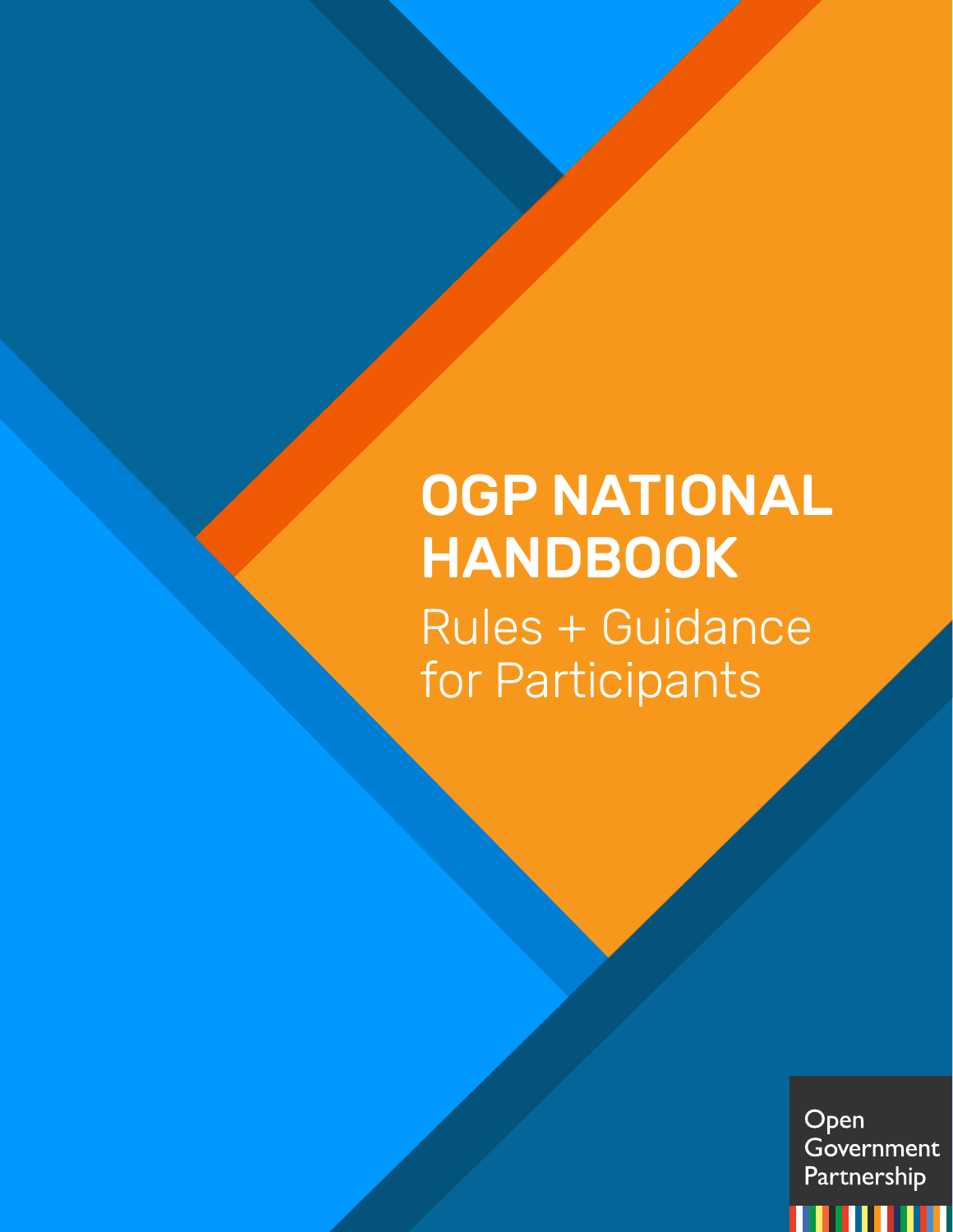## **OGP National Handbook** Rules and Guidance for Participants

Version 5.0 (Formerly OGP POC Manual)

March 2022

This work is licensed under the Creative Commons Attribution 4.0 International License. To view a copy of this license, visit<http://creativecommons.org/licenses/by/4.0/>or send a letter to Creative Commons, PO Box 1866, Mountain View, CA 94042, USA.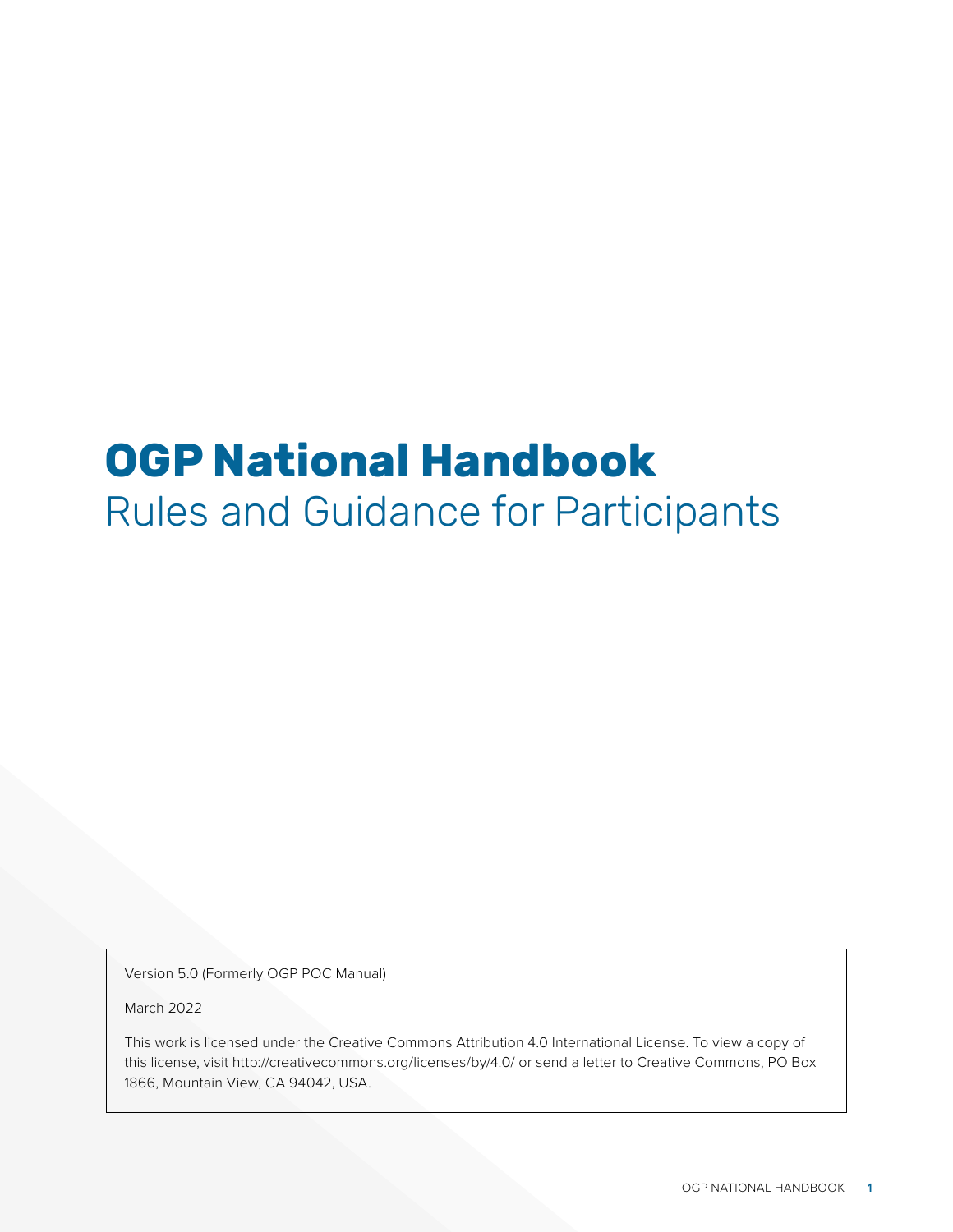## Table of Contents

| 1. Roles and Responsibilities: Key Actors and Stakeholders in |
|---------------------------------------------------------------|
|                                                               |
|                                                               |
|                                                               |
|                                                               |
|                                                               |
|                                                               |
|                                                               |
|                                                               |
|                                                               |
|                                                               |
|                                                               |
|                                                               |
|                                                               |
|                                                               |
|                                                               |
|                                                               |
|                                                               |
|                                                               |
|                                                               |
|                                                               |
|                                                               |
|                                                               |
|                                                               |
|                                                               |
|                                                               |
|                                                               |
|                                                               |
|                                                               |
|                                                               |
|                                                               |
|                                                               |
|                                                               |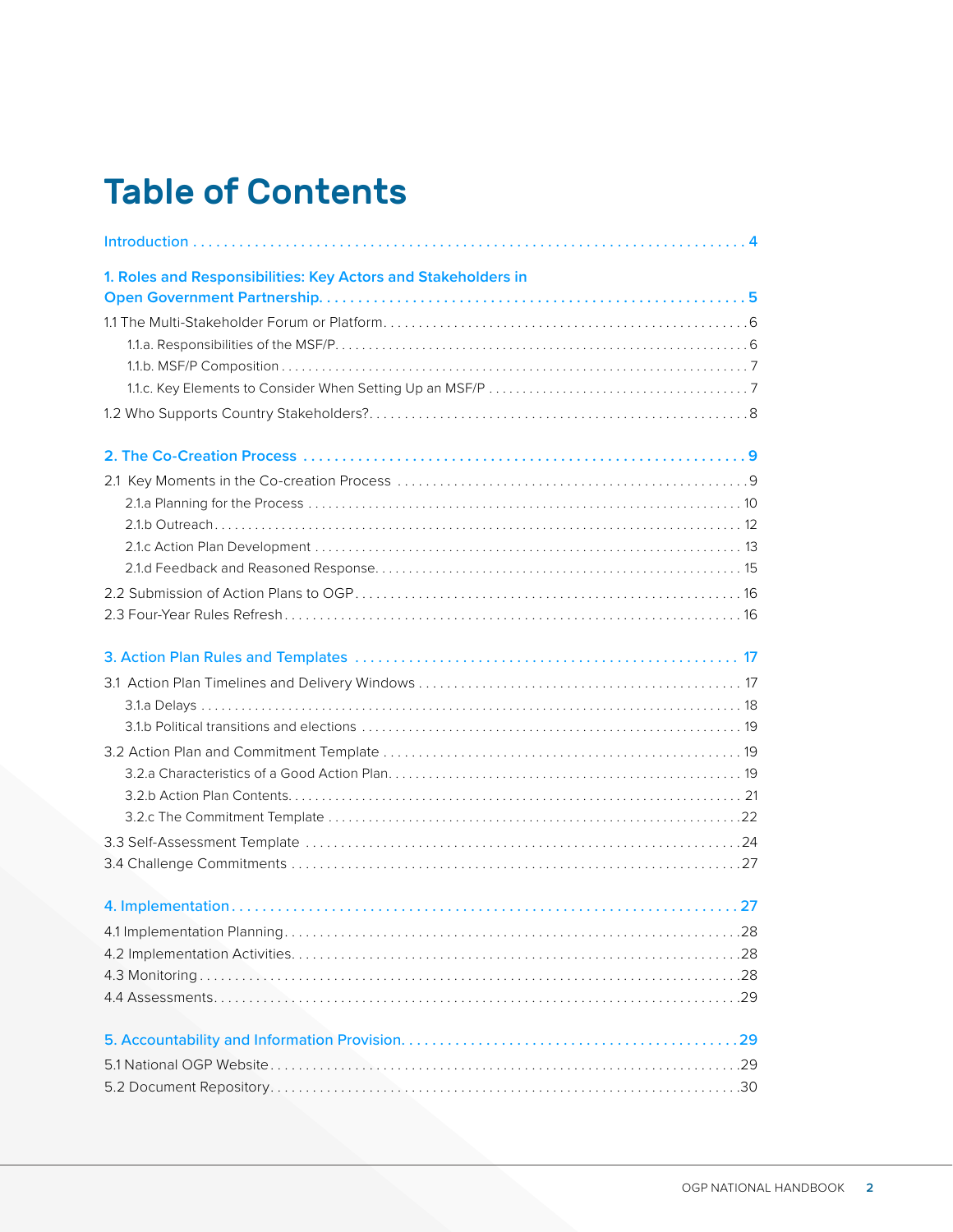| 6. Beyond the National Executive: Guidance on Participation of                                  |
|-------------------------------------------------------------------------------------------------|
|                                                                                                 |
|                                                                                                 |
|                                                                                                 |
|                                                                                                 |
| 6.3.a Strategic Inclusion of Local Commitments within the National Action Plan 33               |
| 6.3.b Minimum Requirements for Commitments by Local Governments in the action plan 34           |
| 6.3.c Inclusion of Local Open Government Efforts as Additional Initiatives in the action plan34 |
|                                                                                                 |
| 7. Minimum Participation Requirements and Acting Contrary to Process 35                         |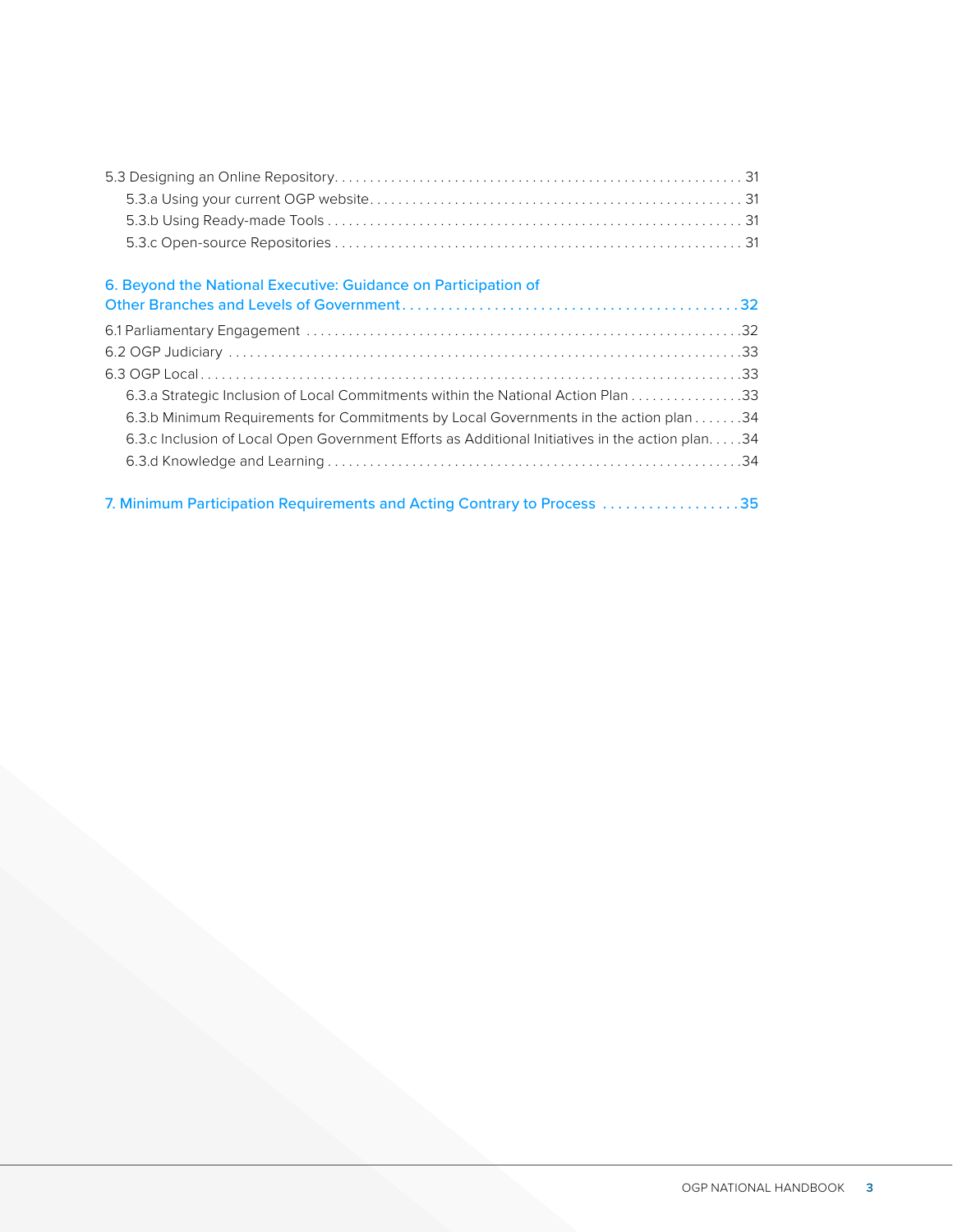## <span id="page-4-0"></span>Introduction

The Open Government Partnership (OGP) is based on the idea that an open government is more transparent, inclusive, participatory, and accountable to citizens and that improving the relationship between people and their government has long-term benefits for everyone. Collaboration between government, civil society, and other stakeholders (e.g., citizens, local governments, parliament, academics, private sector, etc.) is at the heart of the OGP process.

[Research based on OGP data over the last ten years shows](https://www.opengovpartnership.org/ogp-at-ten-toward-democratic-renewal/) that a strong and inclusive co-creation process leads to well-designed and more ambitious commitments. [Research also shows](https://www.opengovpartnership.org/ogp-vital-signs-10-years-of-data-in-review/) that stronger results are achieved when collaboration continues through the implementation of reforms. Public participation improves the quality of public services when everyone can speak and officials consider and respond to these views.

The OGP National Handbook was designed to help reformers in government and civil society navigate the OGP process. It includes guidance, examples, best practices, templates, and information on minimum requirements of all the key moments in a country's participation in OGP. All content has been updated to reflect the new OGP Participation and Co-creation Standards (see Box 1) which were designed to ensure that the rules are light touch and flexible, and lead to greater action plan ambition, inclusion, and relevance. Ultimately, the intent is to equip reformers with better guidance on how to use OGP to respond to their country's most pressing societal challenges.

This handbook consists of seven parts. [Section 1](#page-5-0) discusses the roles and responsibilities of key actors in the open government process. [Section 2](#page-9-1) details the requirements in co-creation, while [Section 3](#page-17-1) outlines action plan rules and required templates in co-creation. [Section 4](#page-27-2) focuses on implementation of the action plan, and [Section 5](#page-29-2) describes accountability processes and information provision. [Section 6](#page-32-1) provides quidance on other actors in open government beyond the executive department, more specifically the judiciary and local governments. Finally, [Section 7](#page-35-1) provides the minimum participation requirements and guidance for when countries are considered acting contrary to process.

| <b>Standard 1</b> | Establishing a space for ongoing dialogue and collaboration between government,<br>civil society, and other non-governmental stakeholders.                                                           |
|-------------------|------------------------------------------------------------------------------------------------------------------------------------------------------------------------------------------------------|
| <b>Standard 2</b> | Providing open, accessible and timely information about activities and progress<br>within a member's participation in OGP.                                                                           |
| <b>Standard 3</b> | Providing inclusive and informed opportunities for public participation during<br>co-creation of the action plan.                                                                                    |
| <b>Standard 4</b> | Providing a reasoned response and ensuring ongoing dialogue between government<br>and civil society and other non-governmental stakeholders as appropriate during<br>co-creation of the action plan. |
| <b>Standard 5</b> | Providing inclusive and informed opportunities for ongoing dialogue and<br>collaboration during implementation and monitoring of the action plan.                                                    |

#### Box 1. OGP Participation and Co-creation Standards (2021)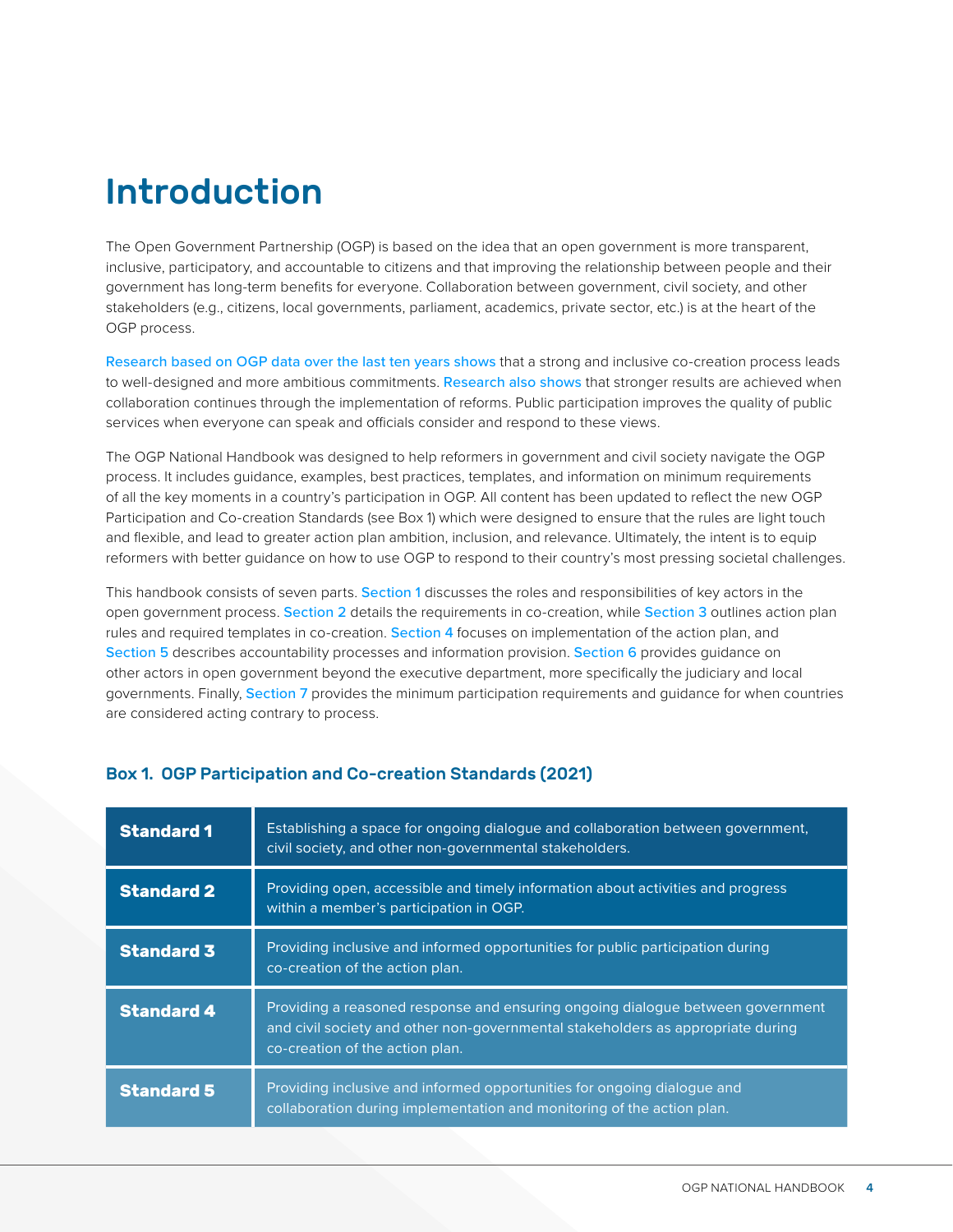## <span id="page-5-0"></span>1. Roles and Responsibilities: Key Actors and Stakeholders in Open Government Partnership

OGP is a broad partnership that includes members at the national and local level and thousands of civil society organizations. This unique model ensures that civil society organizations and other stakeholders have a role in shaping and overseeing governments.

• **Governments** are indispensable actors in the OGP process. Governments commit to upholding the principles of open and transparent government by endorsing the [Open Government Declaration](https://www.opengovpartnership.org/process/joining-ogp/open-government-declaration/).

Each government identifies a **lead ministry** or **government agency** that will assume the responsibility for coordinating the government's OGP process and activities and serve as the official contact point for the Partnership. The lead ministry or agency would ideally have oversight of matters related to good governance and the ability to coordinate across ministries or government agencies in open government matters.

The head of the chosen ministry or agency will be the ministerial-level point of contact for OGP. The government must also appoint a working-level Point of Contact (POC). This person will be responsible for coordinating a participating government's domestic and international OGP activities. The role is crucial and multidimensional, as POCs are at the forefront of open government efforts in an OGP country – engaging and convening stakeholders on a regular basis and coordinating OGP initiatives to promote transparency, participation, and accountability.

The primary responsibilities and activities for the OGP Point of Contact include:

- **Stakeholder engagement:** Work with civil society and other stakeholders on an ongoing basis. This engagement includes the development and management of a multi-stakeholder forum (MSF) in cooperation with civil society (see section 1.2), per OGP's Participation and Co-Creation Standards.
- **OGP Support Unit engagement:** Work with the OGP Support Unit to assist in the action plan development process, assessing all available resources and identifying international best practices for potential local application.
- **Government coordination:** Work with other government agencies involved in relevant issues that emerge during the co-creation and implementation process.
- **Independent Reporting Mechanism (IRM) engagement:** Activities include:
- Communicating with the IRM team and researchers, providing information and contacts to the IRM regarding OGP in the country, as well as providing comments during the review process of IRM reports.
- Assisting and facilitating the use of IRM reports to identify and address areas for improvement and to encourage adoption of IRM recommendations with OGP stakeholders in the country.
- Engaging with the IRM team and researchers in the uptake and dissemination of IRM findings, for example, participating in IRM events and collaborating to secure high-level participation. For more information on the IRM, please visit the [IRM page](https://www.opengovpartnership.org/irm-guidance-overview/) on the OGP website or contact the team at: [irm@opengovpartnership.org](mailto:irm@opengovpartnership.org).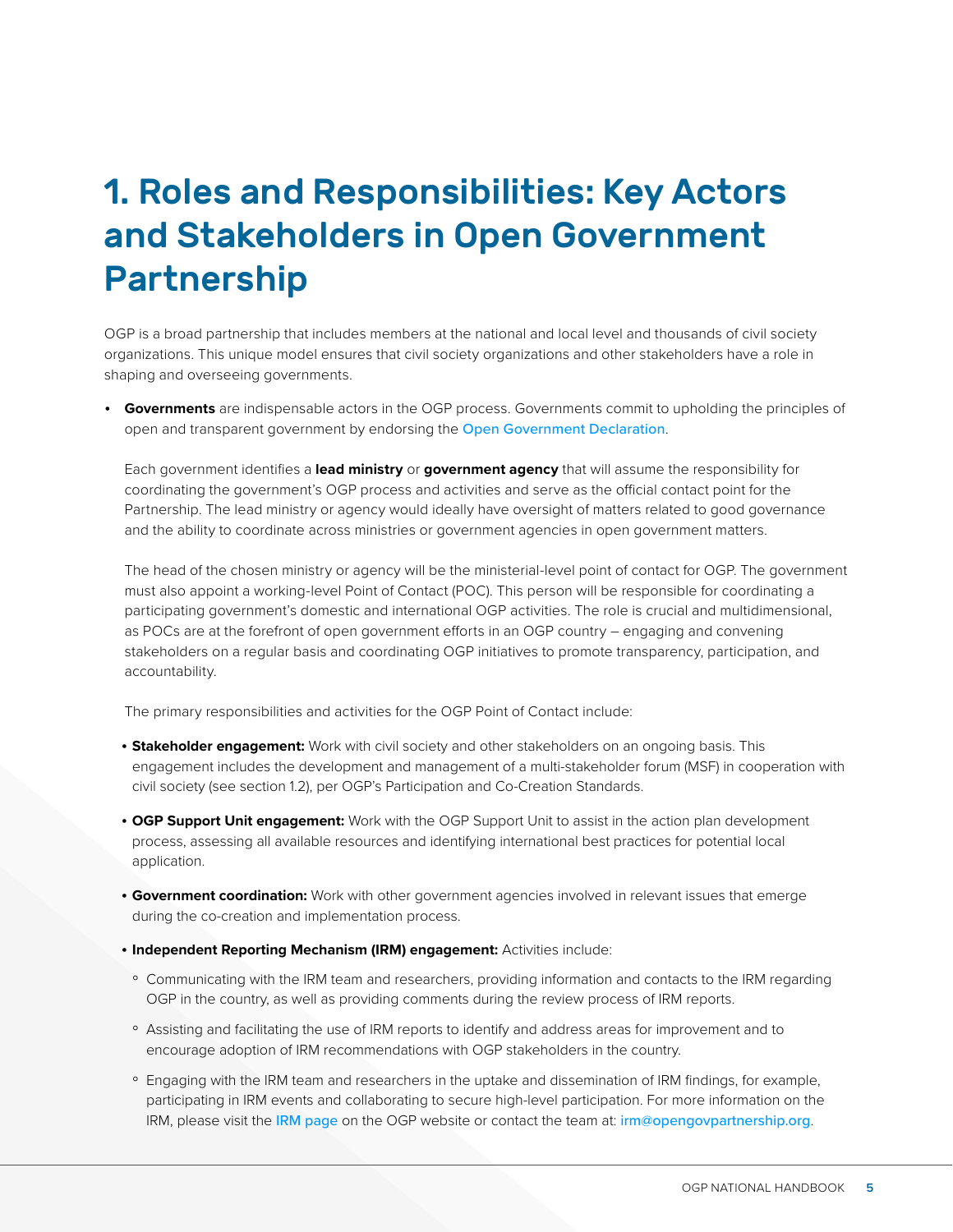- <span id="page-6-0"></span>• **Global and regional OGP event participation:** This also requires informing senior government officials about OGP events and activities and facilitating their participation and encouraging high-level attendance at regional events and global summits.
- **Peer exchange activities participation:** Participation includes either providing support to colleagues or requesting opportunities for collaboration and learning.

Over the years, OGP participation has grown beyond the national executive branch, and some countries have included the legislative and judiciary branches and diverse autonomous bodies and local governments in OGP processes. Members are encouraged to engage these bodies in their OGP process (see [Section 6](#page-32-1) for more information.)

• **Civil society organizations (CSO)** are indispensable actors in the OGP process. Governments are required to engage with civil society toward a clear and open process of participation. Civil society may include community groups, non-governmental organizations, think tanks, advocacy groups, labor unions, indigenous groups, charitable organizations, faith-based organizations, professional associations, and foundations. CSOs are key partners in the design, implementation, and monitoring of OGP action plans; participation in multi-stakeholder mechanisms; and awareness-raising among citizens about OGP and its achievements.

Ongoing dialogue between government and civil society (and other stakeholders as appropriate) is a core element of OGP membership. This is critical to build relationships and trust, which can lead to increased sustainability and ability to overcome challenges. In this case, the role of the Multi-Stakeholder Forum or Platform is important.

• **Other actors** involved in the OGP process include: academia, the private sector, international organizations, and donors. They provide an enabling environment for open government processes to take root by providing technical assistance, expertise, financial resources, and support. In some cases, they also act as observers, monitors, and commentators, gauging the progress of open government initiatives in the country.

### 1.1. The Multi-Stakeholder Forum or Platform

The Multi-Stakeholder Forum or Platform<sup>1</sup> (MSF/P) is an established space for ongoing dialogue and collaboration between government and civil society and leads the open government processes within a country.

#### 1.1.a. Responsibilities of the MSF/P

While early MSFs focused on developing action plans, today they oversee implementation and engage with relevant stakeholders to advance the open government process and communicate proactively about the progress of open government reforms in the country.

Key responsibilities of the MSF/P include:

• **Strategic and tactical planning.** Based on available resources, priorities within and outside the government, and the political context, the MSF/P strategizes on the best ways to approach the development, implementation, and monitoring of action plans. It ensures that open government directions or aims are established, strategic themes to be addressed in action plans and stakeholders are engaged in open government processes. As an established space, the MSF/P can also be used to respond to emerging priorities or opportunities.

1 The platform can be an existing structure or platform, but what is important is it is consistent with what is discussed in Section 1.1.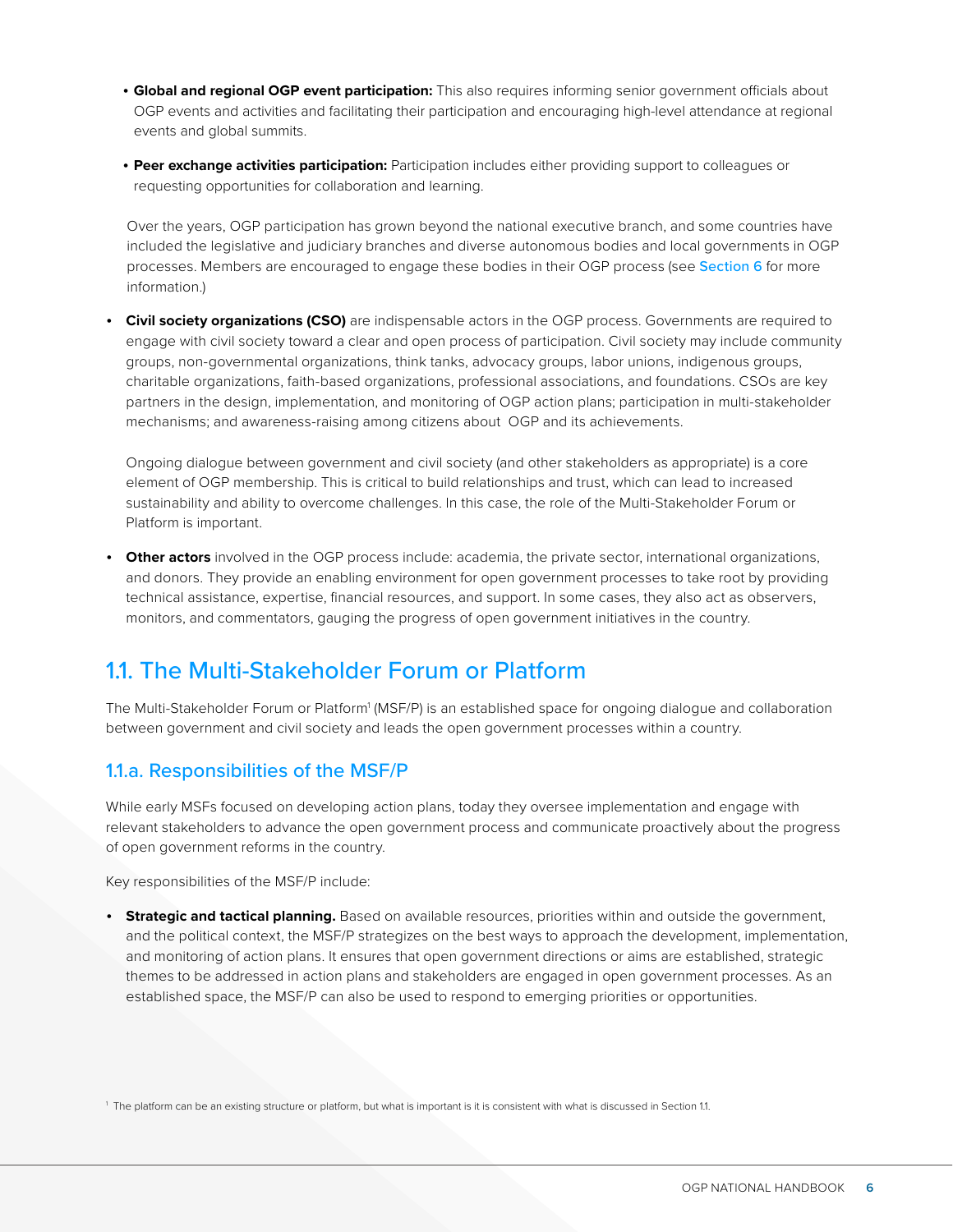- <span id="page-7-1"></span>• **Engagement.** The MSF/P proactively identifies ways to engage stakeholders from within and outside government on different open government processes within the country, including the development, implementation, and monitoring of the action plan. It also establishes avenues for other non-governmental stakeholders, such as academia and the private sector to engage with the OGP process. The MSF/P also provides opportunities for remote participation in some meetings and events to enable the inclusion of groups unable to attend in person.
- **Communication.** The MSF/P undertakes activities to inform open government stakeholders and the broader public about open government processes in the country and how they can participate. It also proactively communicates and reports back on its activities, decisions, and results to government and civil society stakeholders.
- **Oversight.** The MSF/P oversees domestic processes related to OGP and ensures the development, implementation, and monitoring of action plans. It assesses action plan development and implementation and identifies ways to approach these processes in future iterations. The MSF/P also coordinates cross-sector efforts towards openness beyond the action plan.

The MSF/P should develop mechanisms to coordinate and collaborate that include synchronous and asynchronous mechanisms. The meeting schedule should allow for coordination, particularly during busy moments in the OGP cycle, without becoming burdensome and unnecessarily bureaucratic. Rules on meeting frequency, membership, and decision-making processes should be published on the national OGP website.

#### <span id="page-7-0"></span>1.1.b. MSF/P Composition

The MSF/platform comprises representatives from government and civil society. Its ultimate composition should consider the following:

- **Balance.** The MSF/P should ensure that no constituency, government, or civil society is over- or underrepresented. In consultation with civil society, the government point of contact defines and coordinates the participation of other government actors and other stakeholders in the MSF/P.
- **Inclusion.** The MSF/P should proactively include representatives of groups such as women, youth, seniors, people with disabilities, LGBTQIA+ and indigenous communities, or other historically underrepresented groups who may have different needs or insights critical to shaping proposed government reforms.
- **Diverse**  It may be useful that the MSF/P represents a diverse set of stakeholders and interests. Conducting a diversity assessment may be useful in determining which groups or interests have or do not have access or influence over the MSF/P.<sup>2</sup>

#### 1.1.c. Key Elements to Consider When Setting Up an MSF/P

While there is no required framework for setting up and establishing an MSF/P, the following can be considered during the process:

**Government participants.** It is important to have representatives from the ministries, departments, and/or agencies responsible for implementing open government policies, such as access to information agencies and e-government or telecommunications departments. It is also beneficial to include ministries with cross-government coordination capacity, like the cabinet secretariat or the ministry for budget and management. In the latter stages of the process, it is also useful to ensure the agencies that will implement the commitments included in the action plan are involved and communicate with the MSF/P.

<sup>2</sup> See Section 2 of Tool 1 in this [OGP Toolkit for More Gender-Responsive Action Plans](https://www.opengovpartnership.org/wp-content/uploads/2021/12/Gender-toolkit.pdf).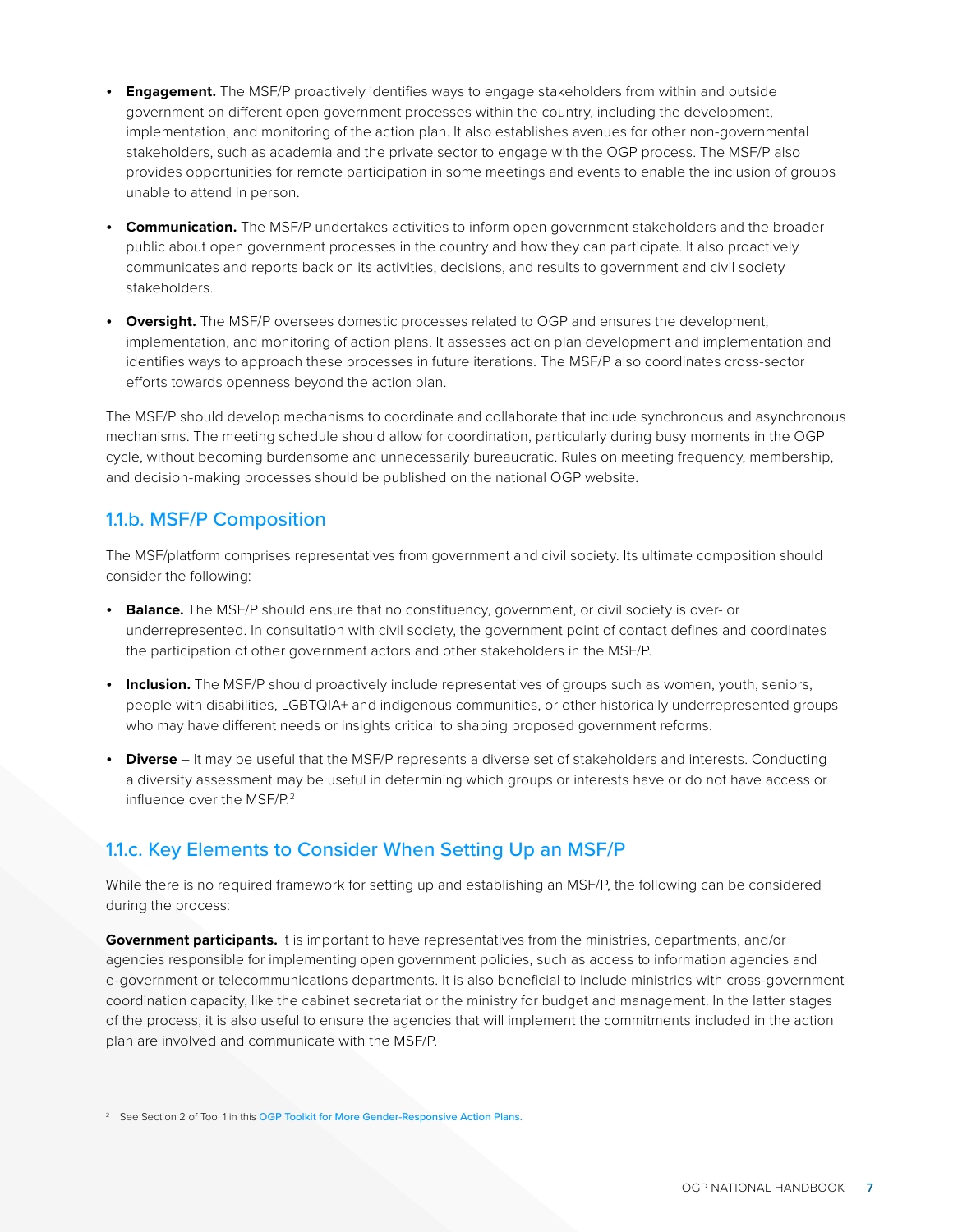<span id="page-8-0"></span>**Civil society participants.** Civil society participants may select among themselves who will become members of the MSF/P. However, it is crucial that all civil society organizations are informed and given the space to participate in this process. A call for participation can be issued by an initial group of civil society organizations and circulated widely to invite both national and local civil society organizations. Those who express interest shall select among themselves who will become representatives to the MSF/P. While the self-selection process is OGP's recommended approach, governments can play a role as long as the process is transparent and has clear rules and criteria for selection, and the process is open to all civil society actors interested in participating.

**Other participants.** In a number of OGP countries, representatives from other government branches or other levels of government, academia, or the private sector are included in the MSF, given their potential contributions to the open government agenda in the country and roles they can play during co-creation and implementation. It is important that such representation does not replace the space for civil society participants in the forum.

**Size of the MSF/P.** The number of representatives from both government and civil society should be sufficient to be inclusive and reflect the key open government stakeholders in the country. At the same time, it should also be lean enough to allow agility and efficiency in decision-making processes and MSF/P functioning. It is important to note that a core function of the MSF/P is to engage stakeholders beyond the MSF/P in the action plan development and implementation process. The MSF/P does not reflect or represent the entirety of stakeholders important in the OGP process.

**Political support.** Sufficient political support, especially from high-level officials from the executive branch of government, who are committed to promoting open government principles in the country, is crucial to the success of MSF/Ps. This can be secured through engagement of high-level officials at specific moments or in specific activities of the MSF/P or through ensuring that they are regularly updated and engaged on matters deliberated upon in the MSF/P.

**Manner of creation.** There are a number of ways to create an MSF/P. It is important that there is a legal or administrative basis in convening a space or platform that is acknowledged and adhered to by its members. In some cases, this basis can be an executive order, a legal decree, or existing legislation. In others, it can just be a formal or informal agreement among MSF/P participants.

The relevant minimum requirement for the MSF outlined in the Participation and Co-Creation Standards is:

"1.1 A space for ongoing dialogue with participation from both government and civil society members, and other non-governmental representatives as appropriate that meets regularly (at least every six months) is established. Its basic rules on participation are public."

### 1.2. Who supports country stakeholders?

The Open Government Partnership provides support to country stakeholders through the following:

• **The OGP Support Unit.** This is a small, permanent secretariat that works closely with the Steering Committee to advance the goals of the Open Government Partnership. The Support Unit is designed to: support the broader membership, maintain institutional memory, manage OGP's external communications, and ensure the continuity of organizational relationships with OGP's partners. The Support Unit serves as a neutral, third-party between governments and civil society organizations, ensuring that OGP maintains the productive balance between the two constituencies.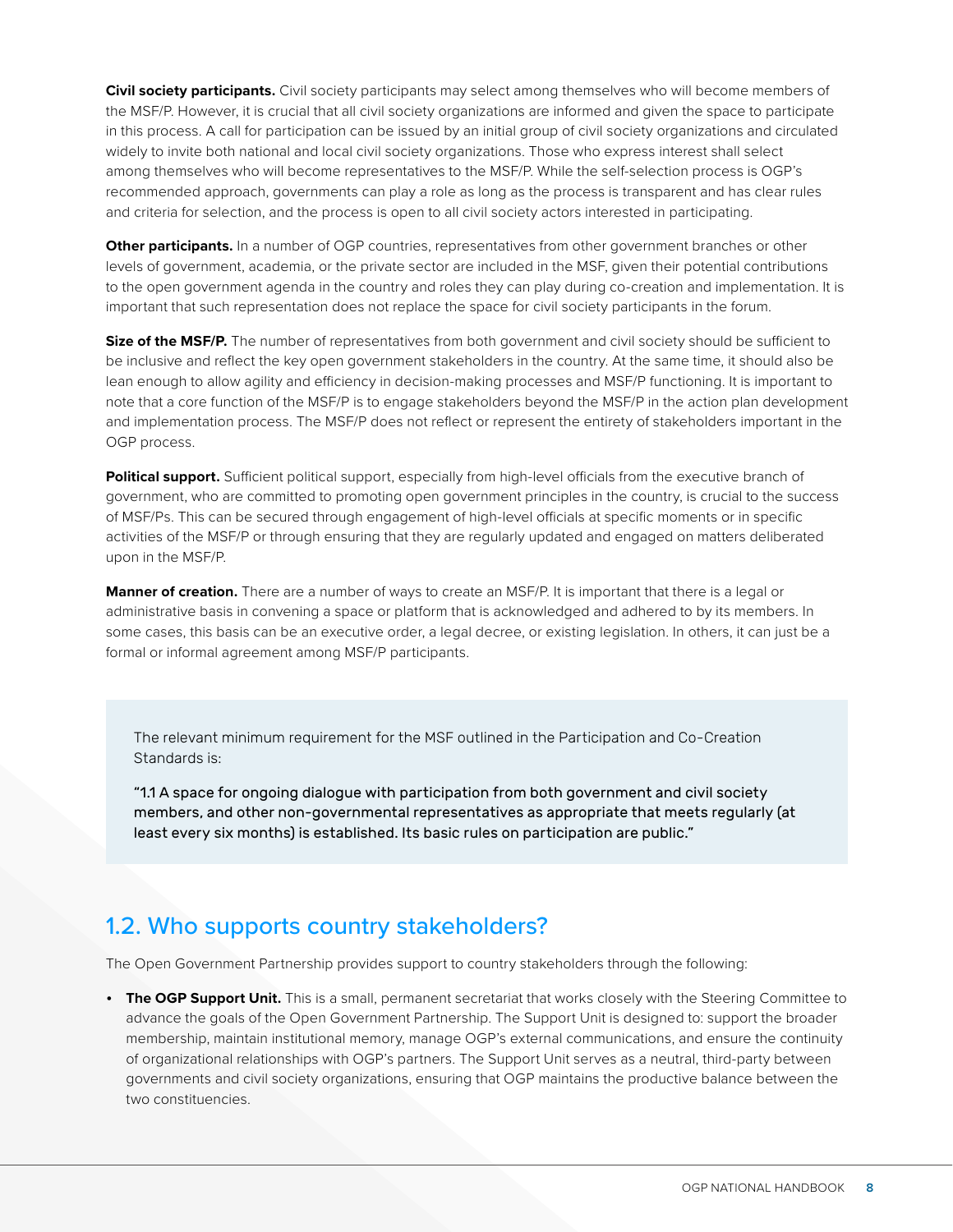- <span id="page-9-0"></span>• **The Independent Reporting Mechanism (IRM).** The IRM is OGP's accountability arm and the primary means of tracking progress in participating countries. It provides independent, evidence-based, and objective reporting to hold OGP members accountable and support their open government efforts. This is done through reports and timely recommendations during key moments in the action plan cycle.
- **The Steering Committee.** This is OGP's executive decision-making body. Its role is to: develop, promote, and safeguard OGP's values, principles, and interests; establish OGP's core ideas, policies, and rules; and oversee the functioning of the Partnership.

## <span id="page-9-1"></span>2. The Co-Creation Process

Evidence from ten years of OGP shows that high levels of public participation in action plan design is linked to more diverse action plans and more ambitious commitments. For public participation to be meaningful, OGP national members should purposefully design the co-creation process so that it allows any interested stakeholders (citizens, civil society organizations, government departments, subnational governments, parliament, academics, private sector, etc.) to provide ideas and feedback, identify priorities, and propose commitments for the action plan.

The process should intentionally seek input from underrepresented groups to define priorities through targeted awareness-raising and outreach to broaden the circle of engaged actors. It could also seek broader input, including from other ministries, agencies, or parliament(s).

Successful OGP action plans: focus on significant open government priorities and ambitious reforms; are relevant to the OGP values of transparency, accountability, and public participation; and contain specific, time-bound, and measurable commitments. This could mean that a topic or theme is part of several action plans, as ambition is added over time or in response to key emerging issues.

### <span id="page-9-2"></span>2.1. Key Moments in the Co-creation Process

There are at least four key moments in the co-creation process: planning for the process, outreach, action plan development, and feedback. These are referred to as moments rather than steps or stages because, in most cases, they are iterative rather than linear. Additionally, the moments may even be embedded within each other. This will be explained in more detail in the following subsections.

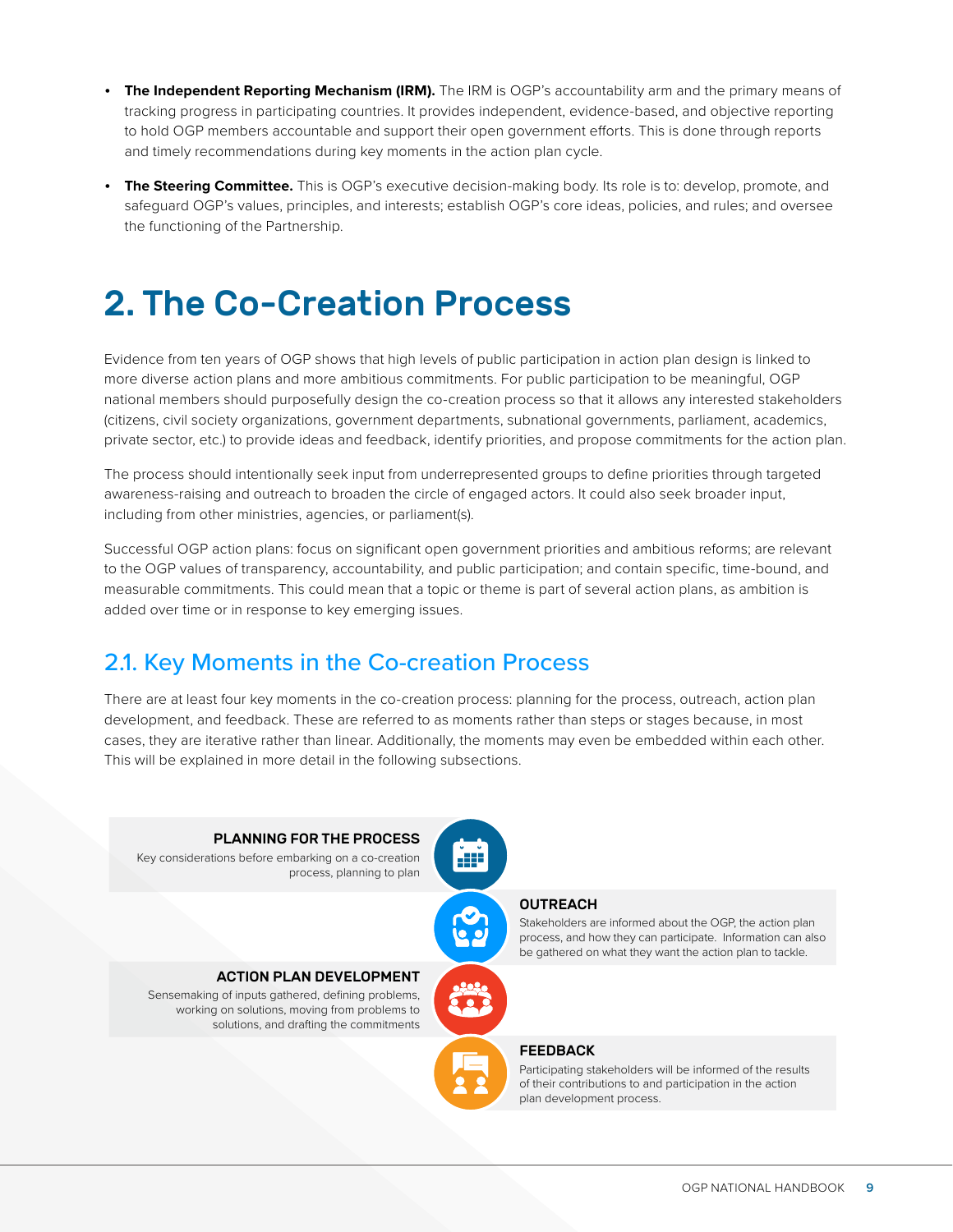#### <span id="page-10-0"></span>2.1.a. Planning for the Process

Early planning for the different activities to be undertaken during the co-creation process is crucial so that the objectives of the co-creation process are clear, stakeholders and their roles are defined, available resources are identified, and the timeline to complete the process is laid out. Planning involves determining the priorities of government and civil society, understanding the current political climate, mapping key events not directly related to the OGP process, and assessing government and civil society relations and how all these elements will impact the co-creation process.

The co-creation plan should elaborate a methodology on:

- **Raising awareness and gathering information.** This includes concrete activities to inform public and state institutions about open government, the Open Government Partnership, the co-creation process, and how they will be able to participate. This also includes activities to gather information from the public on what issues or themes they want the action plan to address.
- **Defining problems, identifying solutions, and developing commitments.** This includes activities to decide: how problems will be defined, how solutions will be achieved, and how these proposed solutions will be developed into action plan commitments. As commitments are developed, relevant government and non government stakeholders need to be engaged to assess legal, technical, and political opportunities and constraints. This may need additional outreach efforts once the process of developing commitments has begun.
- **Providing feedback to participants.** This includes concrete activities that will inform those who participated in the co-creation process about the results of their participation and how their ideas or suggestions will be dealt with in the development and finalization of action plan commitments.

| <b>WHY</b>   | What are the objectives of co-creation? What does the MSF/P want to achieve?                                                                                                                                                          |
|--------------|---------------------------------------------------------------------------------------------------------------------------------------------------------------------------------------------------------------------------------------|
| <b>WHO</b>   | Who will be involved in the co-creation process? What will their roles be? How<br>will they be involved? How will the MSF/P ensure that diverse actors of different<br>backgrounds, expertise, and locations are able to participate? |
| <b>WHAT</b>  | What key activities will be implemented to realize the goals of co-creation?                                                                                                                                                          |
| <b>HOW</b>   | How will each key activity be undertaken? What is the methodology or approach?<br>Who will lead the process? Where will the MSF/P get the financial resources to fund<br>the activities?                                              |
| <b>WHERE</b> | Where will these activities be taking place? Online or offline? In key cities across the<br>country? In the capital?                                                                                                                  |
| <b>WHEN</b>  | What is the schedule of activities? What is the co-creation timeline?                                                                                                                                                                 |

Finally, the co-creation plan should be able to answer the following questions: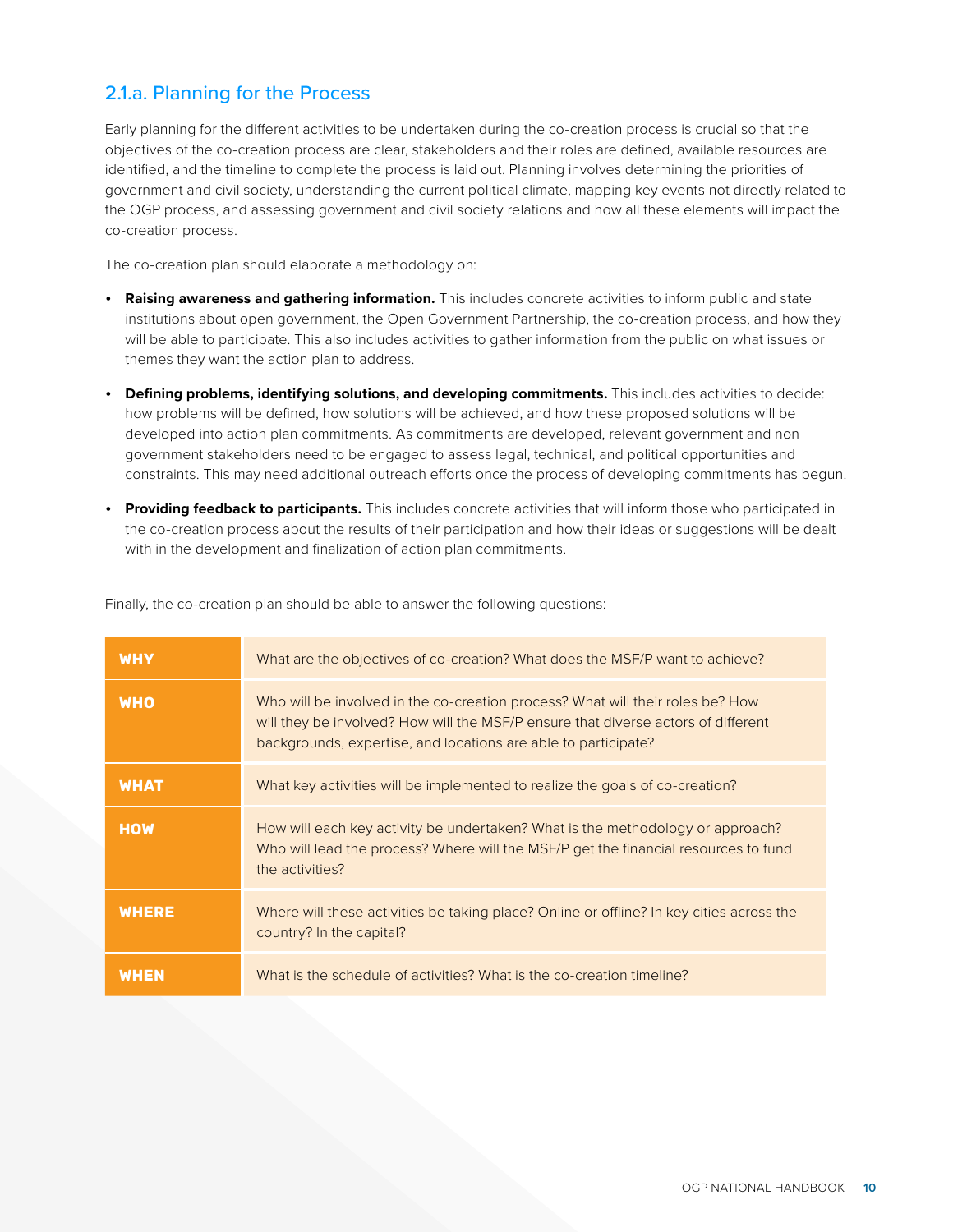Following is an example of a co-creation plan that successfully addresses each of the above questions:



| <b>Engagement</b><br><b>Opportunities</b> | <b>Outreach</b><br>and Idea<br><b>Generation</b>                          | <b>Analyzing</b><br><b>Inputs and</b><br><b>Identification</b><br>of Themes | <b>Thematic</b><br><b>Workshops</b>                                                 | <b>First Draft,</b><br><b>Consultation,</b><br>and Feedback                     | <b>Finalization</b>                                 |
|-------------------------------------------|---------------------------------------------------------------------------|-----------------------------------------------------------------------------|-------------------------------------------------------------------------------------|---------------------------------------------------------------------------------|-----------------------------------------------------|
| <b>Purpose</b>                            | Information<br>dissemination<br>and gathering<br>initial public<br>inputs | Analysis of ideas<br>generated and<br>identification of<br>major themes     | Problem<br>definition.<br>solution<br>identification.<br>and prototyping            | Public comment<br>on first draft and<br>revision of plans                       | Plan submitted<br>to ministers for<br>consideration |
| <b>Participants</b>                       | National and<br>local CSOs, and<br>the public                             | MSF with expert<br>panel                                                    | <b>Experts with</b><br>CSO <sub>s</sub> and<br>agencies<br>working on the<br>themes | Public in general,<br>thematic working<br>groups                                | <b>MSF</b>                                          |
| <b>Key Activities</b>                     | Online open<br>government<br>sessions, online<br>survey                   | Sense-making<br>workshops                                                   | <b>Thematic</b><br>workshops                                                        | Online<br>consultation<br>Thematic.<br>workshops                                | Plan finalization,<br>Plan submission               |
| <b>Resources</b>                          | Technical team,<br>facilitators<br>and resource<br>persons                | Facilitators,<br>resources<br>persons, and<br>workshop costs                | Facilitators,<br>resources<br>persons, and<br>workshop costs                        | Technical team,<br>facilitators.<br>resources<br>persons, and<br>workshop costs | <b>Technical team</b>                               |
| <b>Space</b>                              | Online                                                                    | Face to face<br>workshops at the<br>capital                                 | Face to face<br>workshops,<br>venue to be<br>selected by<br>working groups          | Online, face to<br>face workshops                                               | Finalization<br>meeting, face to<br>face            |

Information is necessary for participants in the co-creation process to participate meaningfully and effectively. Providing information about the timeline, process, methodology, and how people can participate will enable the public to select avenues of participation and processes they are interested in. Advance notice should be given to stakeholders of meetings, events, and other related activities so that participants are sufficiently informed and ready to participate in OGP processes.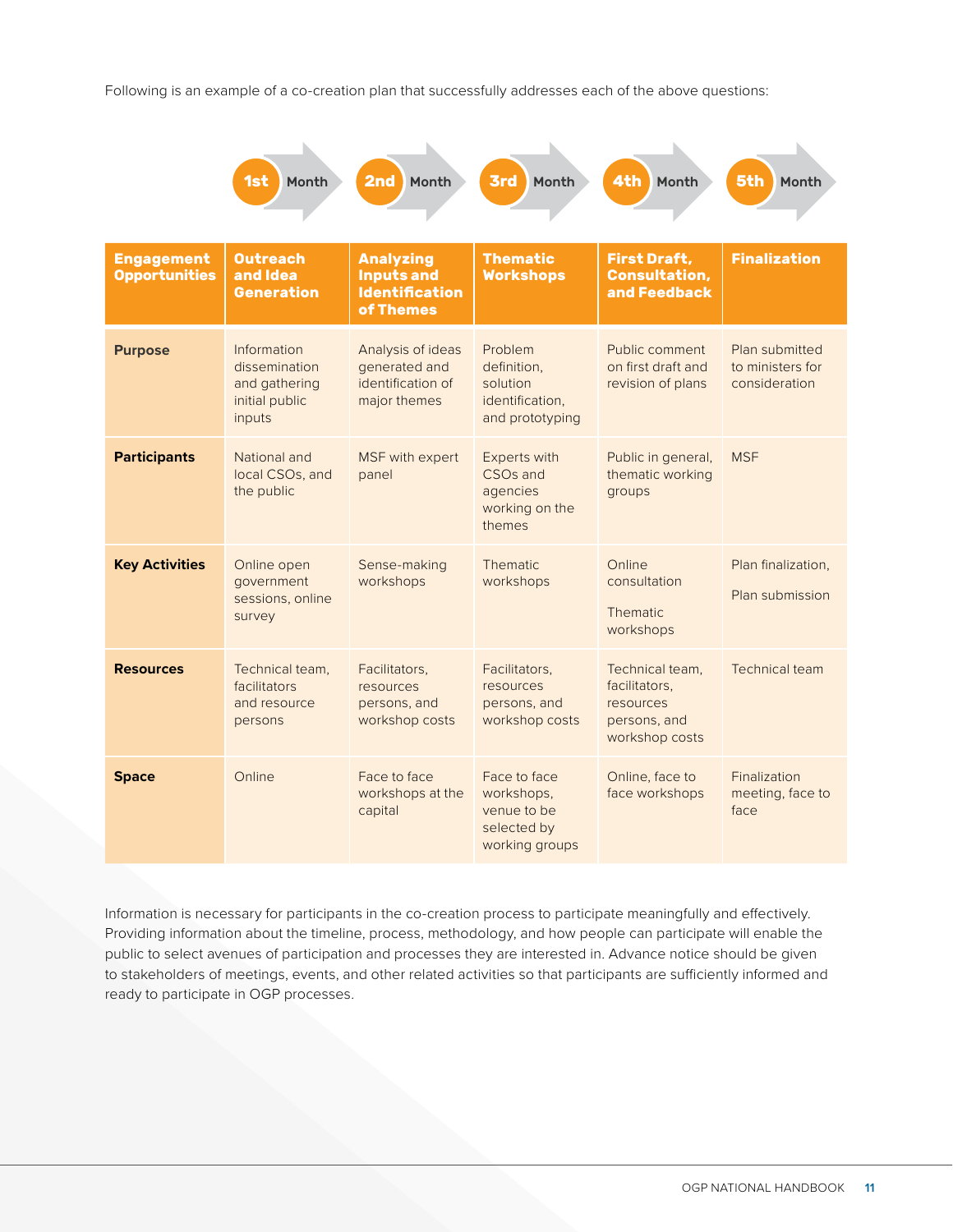<span id="page-12-0"></span>The two relevant minimum requirements for co-creation planning outlined in the Participation and Co-Creation Standards are:

3.1 The MSF where established, or the government where there is no MSF, publishes on the OGP website/webpage the co-creation timeline and overview of the opportunities for stakeholders to participate at least two weeks before the start of the action plan development process"

2.1 A public OGP website dedicated to the members participation in OGP is maintained. (See Section 5).

#### 2.1.b. Outreach

Part of ensuring meaningful participation in the co-creation process is the conduct of outreach activities to raise awareness of open government, OGP, and opportunities to get involved. Outreach activities also ensure the OGP process is inclusive. To ensure inclusive participation, efforts must be made to provide opportunities to as many and as diverse stakeholders as possible. It is particularly important to invite marginalized and habitually-excluded groups to participate in OGP and other public policy processes. This means:

- 1. **Conducting outreach activities to the public** to inform them of OGP and the co-creation process, timeline, processes, and opportunities to participate. This may include:
	- a. Activities to ensure that any interested member of the public is able to provide input to the co-creation process. For such engagement to be meaningful, basic information on open government, OGP, the action plan process, timelines, and synchronous and asynchronous mechanisms for participation at different stages of co-creation should be clear. Inputs solicited from members of the public should not require specialized or technical knowledge of open government issues.
	- b. Activities targeted at the initial group of stakeholders identified in the co-creation planning stages. These may include: government departments, different branches of government, civil society groups, representative organizations/networks of traditionally-marginalized groups, the private sector, and specific beneficiary groups, among others.
- 2. **Designing processes to allow opportunities to participate** either physically or remotely, depending on context. A combination of online and offline engagement may be needed to address gaps in access, especially for people located in areas remote from where face-to-face activities are taking place.
- 3. **Analyzing barriers to participation** for some groups and addressing these barriers through inclusive methodologies. Knowing barriers to participation will help those designing the co-creation process find better ways to engage a diverse range of participants.
- 4. **Initiating targeted engagement and designing participation channels** to habitually-excluded groups. MSF/ Ps may consider recruiting individuals or organizations to serve as liaisons to specific underrepresented communities to support their engagement and consultation in the process, including targeted outreach to relevant groups such as women, youth, or disability organizations.

The MSF/P can use the outreach activities as an opportunity to gather information from participants regarding issues in transparency, accountability, and citizen participation that they would like addressed, as well as problems they want the action plan to tackle, or open government concerns they would like the action plan to consider. This can be done in several ways: asking participants a focus question (or a few) during outreach events or activities, issuing an open call for ideas online, or circulating an online survey.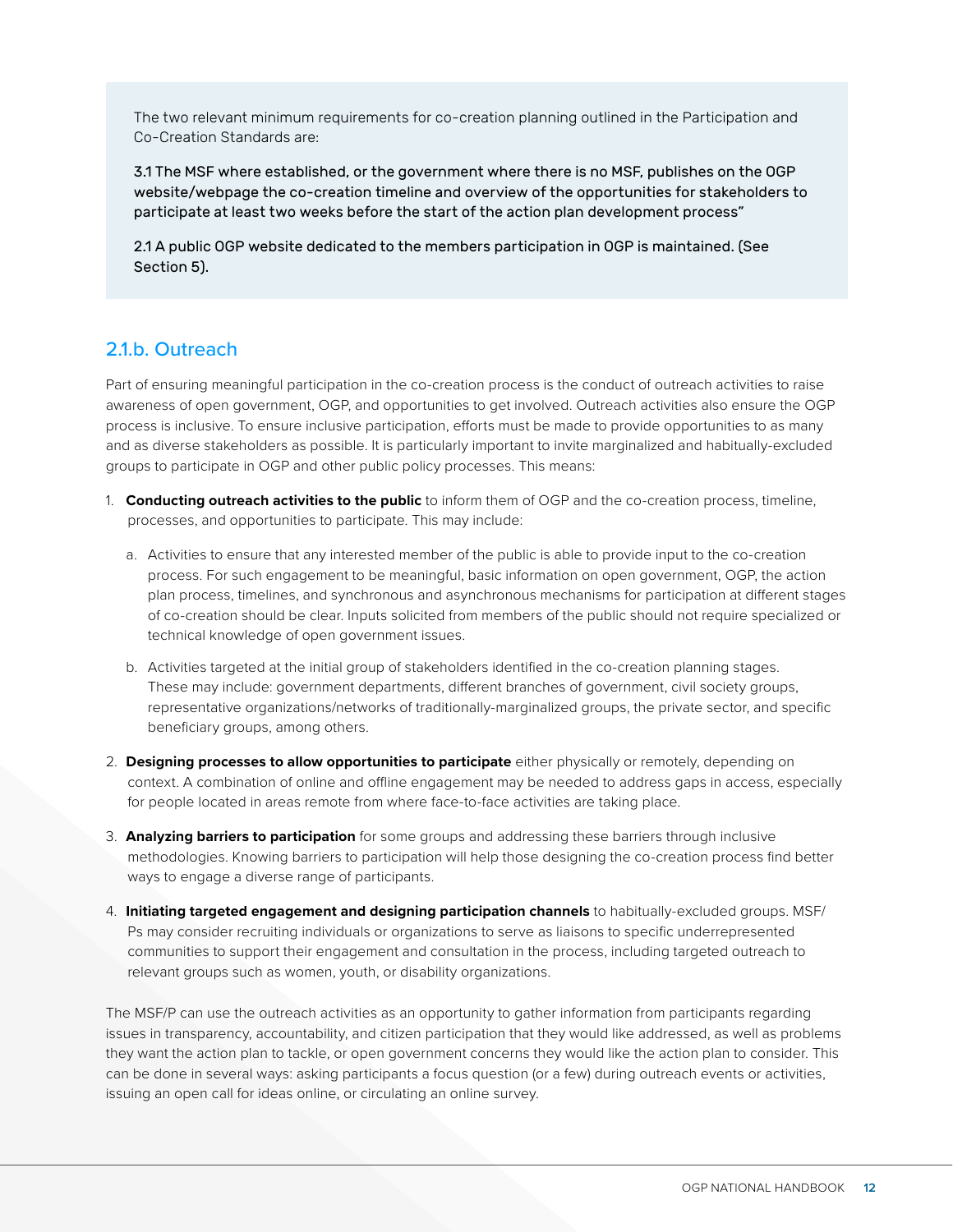<span id="page-13-0"></span>The questions to be asked and the process of collecting responses needs to be designed according to the objectives of the co-creation process. It is also important to ensure that the responses and contributions of participants are recorded and documented in a way that will help facilitate the subsequent process of collating or summarizing them and providing a reasoned response (see page 2.1.c for more information on reasoned response).

The two relevant minimum requirements for outreach outlined in the Participation and Co-Creation Standards are:

3.2. The MSF where established, or the government where there is no MSF, conducts outreach activities with stakeholders to raise awareness of OGP and opportunities to get involved in the development of the action plan.

3.3. The MSF where established, or the government where there is no MSF, develops a mechanism to gather inputs from a range of stakeholders during an appropriate period of time for the chosen mechanism.

#### 2.1.c. Action Plan Development

With initial inputs from the outreach process, the MSF/P may proceed with action plan development by focusing on identifying commitments that will be included in the action plan.

**Analyzing Inputs.** Depending on the type, quality, and volume of the inputs gathered from the outreach process, there needs to be a suitable way to make sense of the contributions collected. For example, if during outreach activities, stakeholders are asked what issues the action plan should cover, then there needs to be a way to categorize and cluster similar ideas and find the common theme that binds them. They may be categorized by: sector or theme (e.g., health, education, environment); jurisdiction for implementation (e.g., government ministry, parliament, supreme court, local government); or public governance themes (e.g., transparency, civic participation, digital governance). In this way, numerous ideas may be narrowed to a few that will become the basis for moving forward in the next steps.

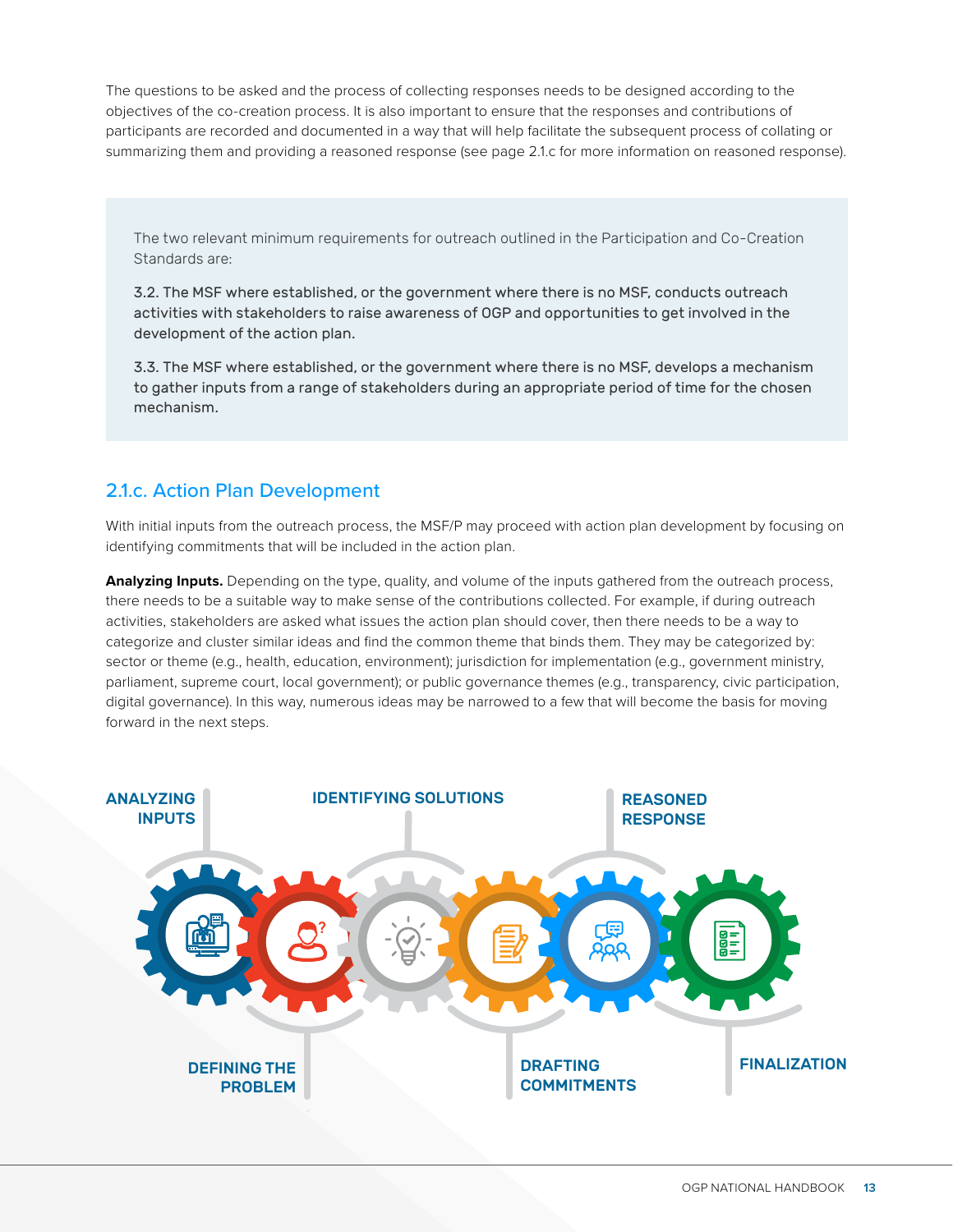**Defining the problem.** Strong and transformative commitments clearly articulate the problem that the commitment seeks to address. Thus, it is important that the problem experienced by citizens or specific target groups of beneficiaries is appropriately identified, analyzed, and articulated. Essential questions will answer: what the problem is about; who is affected by it and how; what the root causes are; and what aspects of the problem relate to or are compounded by the lack of government information, public accountability mechanisms, or opportunities for public participation and monitoring. It is also important to identify what has been done so far by government and other stakeholders to address the problem identified.

Thematic working groups may be convened to undertake the task of problem definition. For example, suppose ten issues were identified from the sense-making process, one of which is related to open contracting. In that case, a thematic working group may be convened to explore the issue further and undertake the problem definition exercise. The working group may be composed of agencies involved in the public procurement process, civil society organizations working on procurement reform, scholars researching the topic, and private sector organizations representing supplier and contractor groups. In this way, the problem definition exercise is solid, relevant, and comprehensive, and engages the right stakeholders.

Also, at this stage, targeted public engagement can be done on specific issues or concerns identified during the sense-making process. For example, if the problem is related to improving educational facilities and services, the MSF/P may involve groups of students, parents, and teachers in the problem definition and in the subsequent phase of solutions identification.

**Identifying solutions.** With the problem articulated, potential solutions can be explored. It is important to explore various solutions and select those which most appropriately address the problem identified and build on activities that the country has attempted in the past to address the problem, if any. It is also important to articulate how the OGP platform can effectively respond to identified issues and whether the proposed solutions are relevant to the OGP values of access to information, civic participation, and public accountability.

It is important to note that even where inputs are solicited in the form of proposed commitments, it is still valuable to go back to the problem definition process to ensure that proposed solutions address the problem and assess whether different commitment proposals could tackle the same or similar problems.

**Drafting commitments.** The process of drafting the commitment should ideally only start after the problem has been clearly defined, potential solutions have been explored, and one (or more) specific solutions have been selected as proposed commitments to explore. Specific activities and milestones should have also been identified, and stakeholders relevant for the implementation of the commitments should have been engaged to ensure feasibility and buy-in for implementation.

OGP member countries draft commitment proposals in a commitment template prescribed by OGP. The commitment template contains a commitment description, a narrative on how the commitment is aligned with OGP values and the wider strategic goals of the country, milestones and deliverables, and stakeholders who will be involved in the implementation of the commitment.

In addition to the commitment templates, the action plan needs to include an introduction, a description of government efforts to date, and an elaboration of the action plan development process, for which the writing process may begin in parallel to commitment planning and design, and can be finalized after the list of commitments to include is completed.

In the process of drafting the commitments and preparing the action plan, a new set of necessary ideas may emerge requiring the consultation of another set of stakeholders. This might require additional outreach. The MSF/P should be quick to recognize these opportunities and implement steps for outreach and consultation.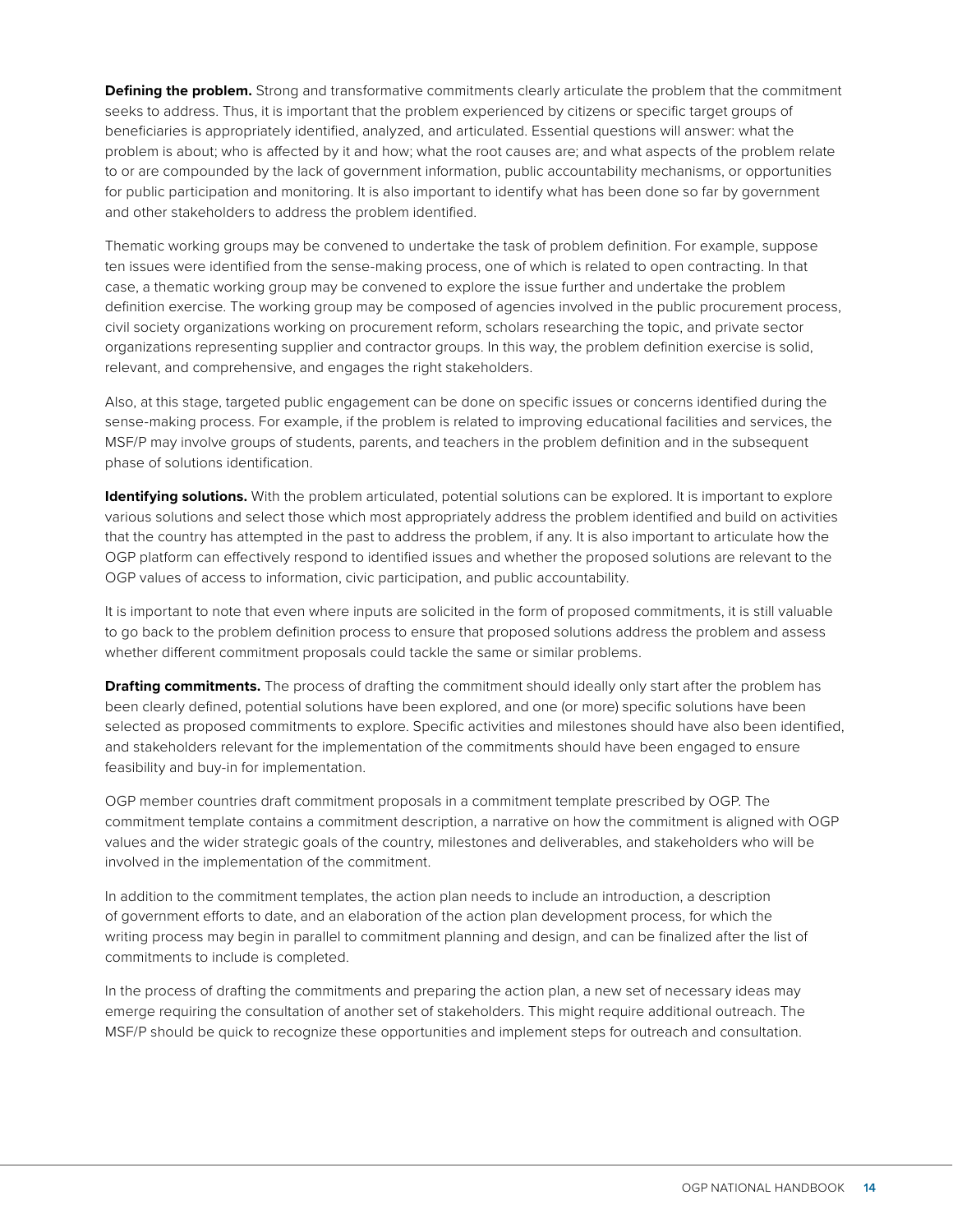<span id="page-15-0"></span>Finally, a country may consider prioritizing commitments when several commitment proposals have been identified. Considerations have to be made regarding: the urgency and magnitude of the problem to be addressed; political and operational feasibility given timeframes and resources; and potential impact of the commitments on transparency, accountability, and citizen participation.

#### 2.1.d Feedback and Reasoned Response

Ongoing dialogue, whereby ideas received and decisions made are communicated back to stakeholders and then further refined through additional rounds of engagement, can help ensure genuine, high-quality conversation and ultimately greater buy-in of the action plan. The greater the depth of dialogue, the greater the potential impact of commitments, the better the mutual understanding of ideas and reasonings, and eventually, the more likely it is that genuinely co-created commitments will be effectively implemented.

A reasoned response is the government's or the MSF/P's reply to stakeholders who contributed to the action plan and to the public in general, which contains the reasoning behind decisions made on their contributions. Reasoned response can be made for each of the following decisions:

- Inclusion suggestions or comments that are considered in drafting or finalizing commitments
- Amendment suggestions or comments that are considered in drafting or finalizing commitments, but with some modifications
- Rejection suggestions or comments that are not considered in drafting or finalizing commitments

Reasoned response to stakeholder input and feedback is highly correlated with ambition, completion, and early results. Providing a reasoned response as to why specific priorities, ideas, or activities were or were not included in the action plan can also help ensure accountability and overcome resistance from those whose proposals were rejected.

The MSF/P or the government should also present the reasoning for selecting commitments, including justifications for commitment proposals not adopted and other feedback as appropriate. The basis for decision-making should be published, and all results in the decision-making process should be made publicly available.

Response to stakeholders who contributed to the action plan development should include: (1) the input that was collected in the consultation/engagement; (2) how decision-makers considered the input; (3) how the input influenced the outcome of the decision; (4) whether the input was included/not included and why; and (4) in what ways the input will be considered beyond the current action plan, if at all.

Reasoned response must occur before the action plan is finalized. It can occur at several points during the development of the action plan, including during crafting the co-creation timeline when stakeholders give comments, during the idea generation process, and even during the selection of commitments to be included in the action plan. Reasoned response can be provided in several ways, for instance, in a document published in the OGP repository that contains contributions and how these are dealt with or during meetings called for the purpose of defining and selecting commitments. What is important is that the process of providing a reasoned response is documented, communicated to stakeholders, and described in the action plan.

**Finalization.** After reviewing the commitments and other contents of the action plan (see Section 3) and providing a reasoned response, the government or MSF/P will finalize the action plan, securing required government approvals, and submit it to the Support Unit.

Once the plan is finalized, it is important to also provide closure to the co-creation process by sharing next steps and information about how stakeholders will be engaged in the implementation of the action plan or can stay informed of progress. Presenting the action plan in a public event with high-level participation can help kickstart the implementation process and provide support.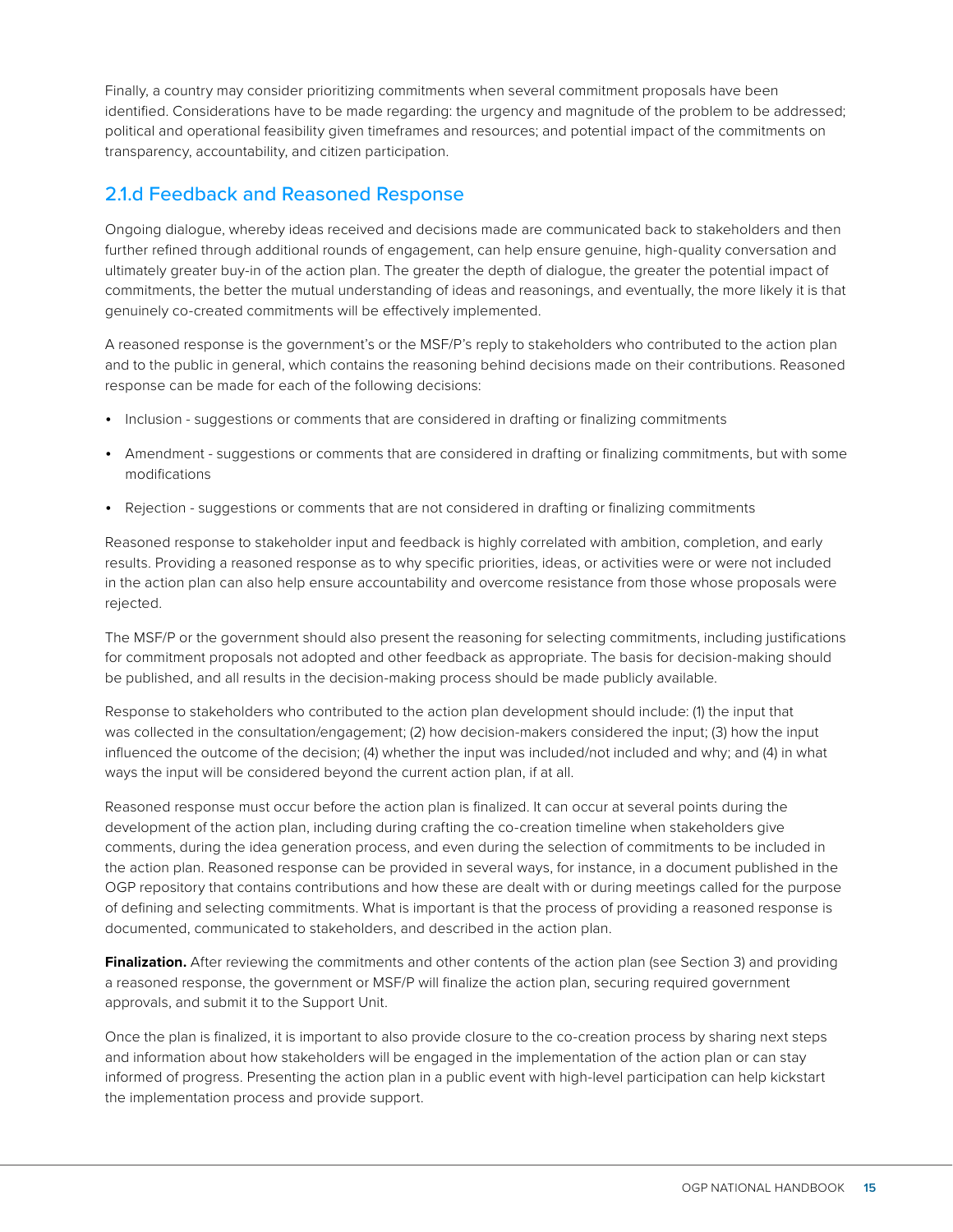<span id="page-16-0"></span>The two relevant minimum requirement for Action Plan Development outlined in the Participation and Co-Creation Standards are:

4.1 The MSF where established, or the government where there is no MSF, documents and reports back or publishes written feedback to stakeholders on how their contributions were considered during the development of the action plan.

2.2 A publicly available document repository on the OGP online site which provides access to documents related to the OGP process, including, at a minimum, information and evidence of the co-creation process and of the implementation of commitments is maintained and regularly updated (at least twice a year). (See Section 5 for more information on repositories.)

#### 2.2. Submission of Action Plans to OGP

Action plans must be submitted to the OGP Support Unit in both the administrative language of the country and English. This is a mandatory requirement. Submitting action plans in English ensures that the wider OGP membership can read about your open government reforms and learning across borders can take place.

The official version of the action plan is the one published on the OGP website. If a participating government wishes to amend any part of their action plan, they must do so within one year of the original due date for submission (June 30 or December 31). OGP members may not submit draft action plans, but do have the opportunity to make amendments after submission. To make amendments to the action plan, the participating government must send an updated version that clearly outlines all changes, in English and in the administrative language (if applicable), to the OGP Support Unit. Note that in this case, the IRM Action Plan Review will assess the action plan as originally submitted, but the IRM Results Report will assess the amended action plan.

### 2.3. Four-Year Rules Refresh

Countries can decide to develop a two-year or four-year action plan. The countries that select the four-year option will have to schedule a mandatory refresh period at the two-year mark. This will allow the country to review the progress of the action plan, assess its operating context, and consider other relevant contextual information that will have a bearing on the action plan in the remaining two-year period. With this review and assessment, the country may decide to update, modify or include new commitments that are responsive to current realities and needs, or support the implementation of other commitments.

The action plan refresh process involves at least the following key processes:

- a. **Review of progress.** The MSF/P should: conduct a review of the action plan implementation; determine progress or lack thereof; and identify gaps, challenges, bottlenecks, and changes in the contextual environment impacting the action plan.
- b. **Outreach.** The MSF/P where established, or the government where there is no MSF, will communicate the results of the review of progress of the current action plan. The public should be given opportunities to comment and provide feedback on this, allowing them to make suggestions on how to improve action plan implementation, suggest commitments to modify, and propose new commitments to include to improve progress.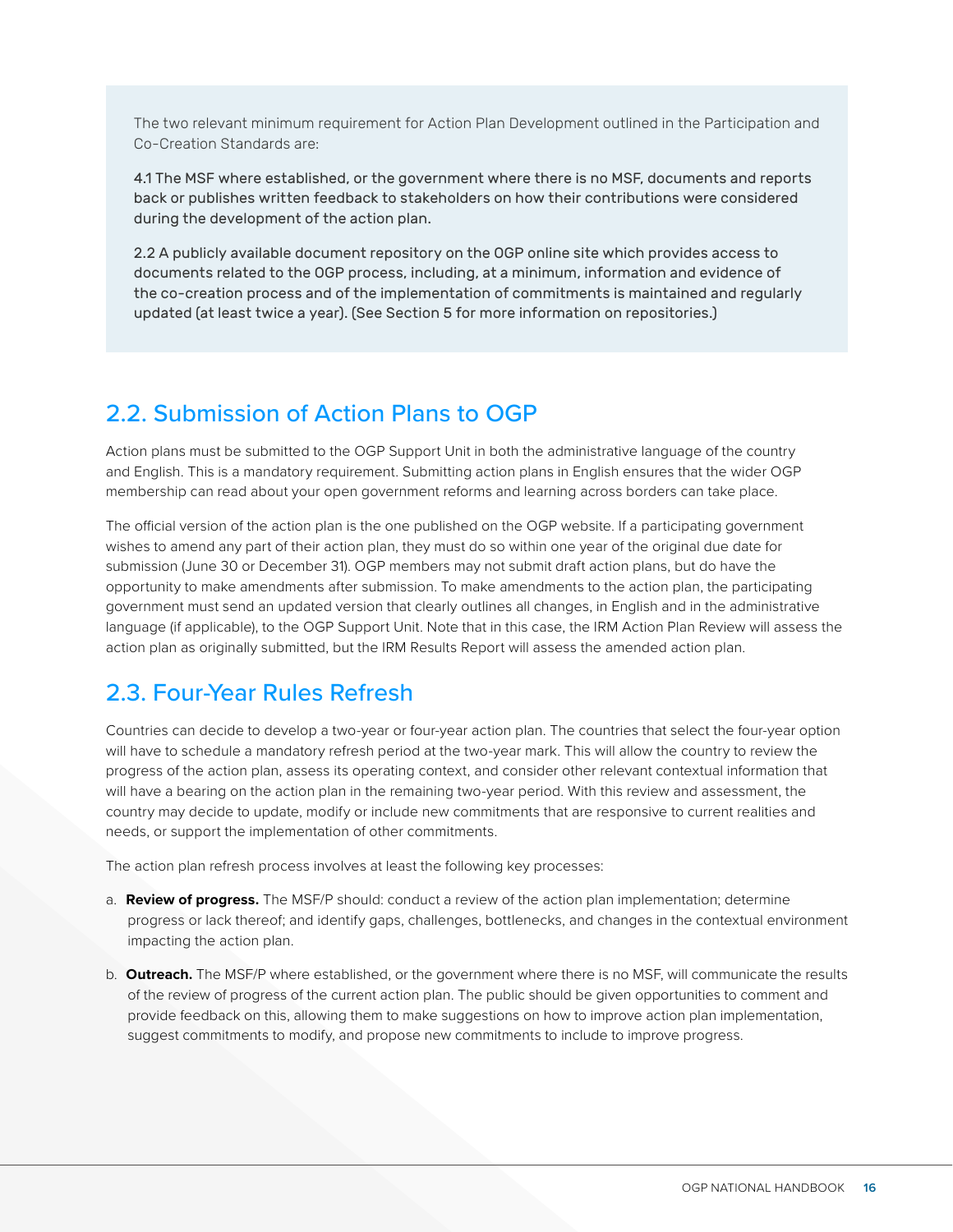- <span id="page-17-0"></span>c. **Revision.** Based on suggestions gathered and in dialogue with stakeholders and experts, the MSF/P revises the action plan by modifying commitments (e.g., adding new activities or milestones) or adding new commitments.
- d. **Feedback.** The MSF/P where established, or the government where there is no MSF, will provide feedback to stakeholders about how their contributions and suggestions were considered. At the same time, the revised action plan covering the remaining two-year period will be published along with the reasoned response.
- e. **Delivery.** The refreshed action plan should be delivered to the Support Unit no later than six months after the two-year mark. It should contain details about the refresh period and specify all changes and additions made.

In this case, the timeline of the steps indicated above, including the opportunities for participation, should be published at least two weeks before the start of the review process. Likewise, the results of consultations should be shared with stakeholders outlining the results of their contributions during the refresh process.

The two relevant minimum requirements for refresh outlined in the Participation and Co-Creation Standards are the following:

3.1 The MSF where established, or the government where there is no MSF, publishes on the OGP website/webpage the co-creation timeline and overview of the opportunities for stakeholders to participate at least two weeks before the start of the action plan development process.

4.1 The MSF where established, or the government where there is no MSF, documents and reports back or publishes written feedback to stakeholders on how their contributions were considered during the development of the action plan.

## <span id="page-17-1"></span>3. Action Plan Rules and Templates

Action plans are at the core of a country's participation in OGP. They are the product of a co-creation process in which government and civil society develop ambitious commitments to foster transparency, accountability, and public participation. This chapter reflects lessons learned from OGP participating governments on producing high-quality action plans. In addition, the chapter includes templates that will ensure all the necessary information on commitments and the development process is included in the action plan.

### 3.1. Action Plan Timelines and Delivery Windows

When planning for a new action plan, the following must be considered:

- **Action plan length.** Countries can decide to develop a two-year or a four-year action plan. Four-year plans have to schedule a mandatory refresh (see Section 2.3).
- **Delivery windows.** Countries will be able to select from two delivery windows that will determine the end date of the action plan (June 30 or December 31), two or four years later. Action plans ending on June 30 can be delivered and begin implementation any time between January 1 and August 31 (six months before and two months after). Plans with a December end date can be delivered any time between July 1 and February 28. Further extensions are not allowed.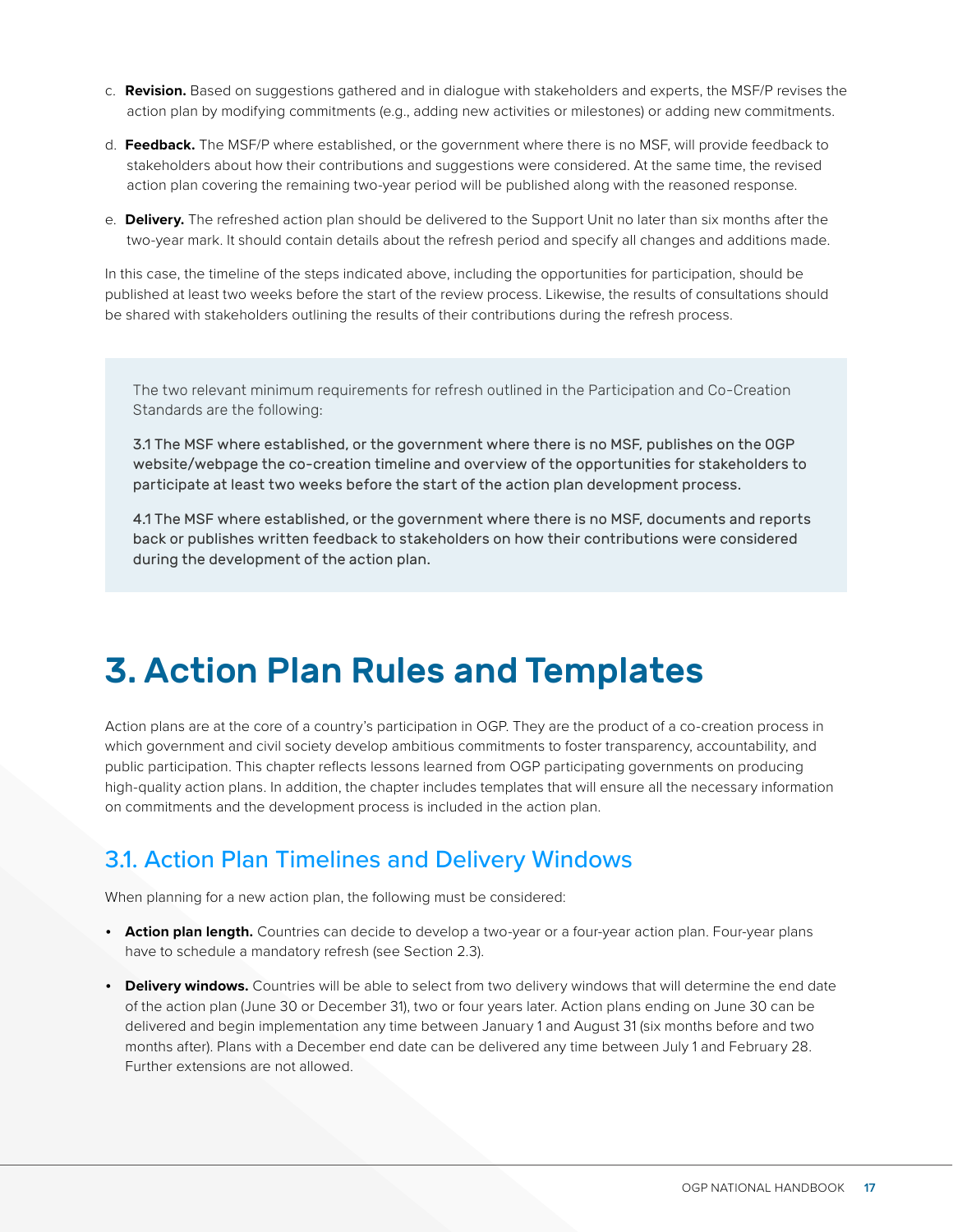<span id="page-18-0"></span>

- **Assessment schedule.** All countries should expect to receive a Co-Creation Brief, an Action Plan Review, and a Results Report from the IRM. For countries with four-year action plans, the IRM will offer an "implementation check-in" after two years of implementation. The check-in is a transparency and accountability moment for the country's OGP process through which it will begin research on the implementation of commitments and encourage reflection on achievements, challenges, and opportunities going forward.
- **Co-creation of consecutive action plan.** The Support Unit recommends that countries co-create their next action plan during the final months of implementation of the current action plan.

#### 3.1.a. Delays

- Participating governments must deliver their action plans on time. Action plans are considered delivered once they are uploaded to the OGP website.
- The Support Unit cannot grant extensions on the delivery of action plans, and the IRM will not change their deadlines to accommodate delays.
- If a participating government does not deliver a new action plan within one year after the completion of their previous action plan, they will be officially late and considered to have acted contrary to process (see Section 7). The participating government will receive a letter from the Support Unit noting the delay, and it will be copied to the Criteria and Standards subcommittee to consider any additional actions or support as necessary (see Section 7).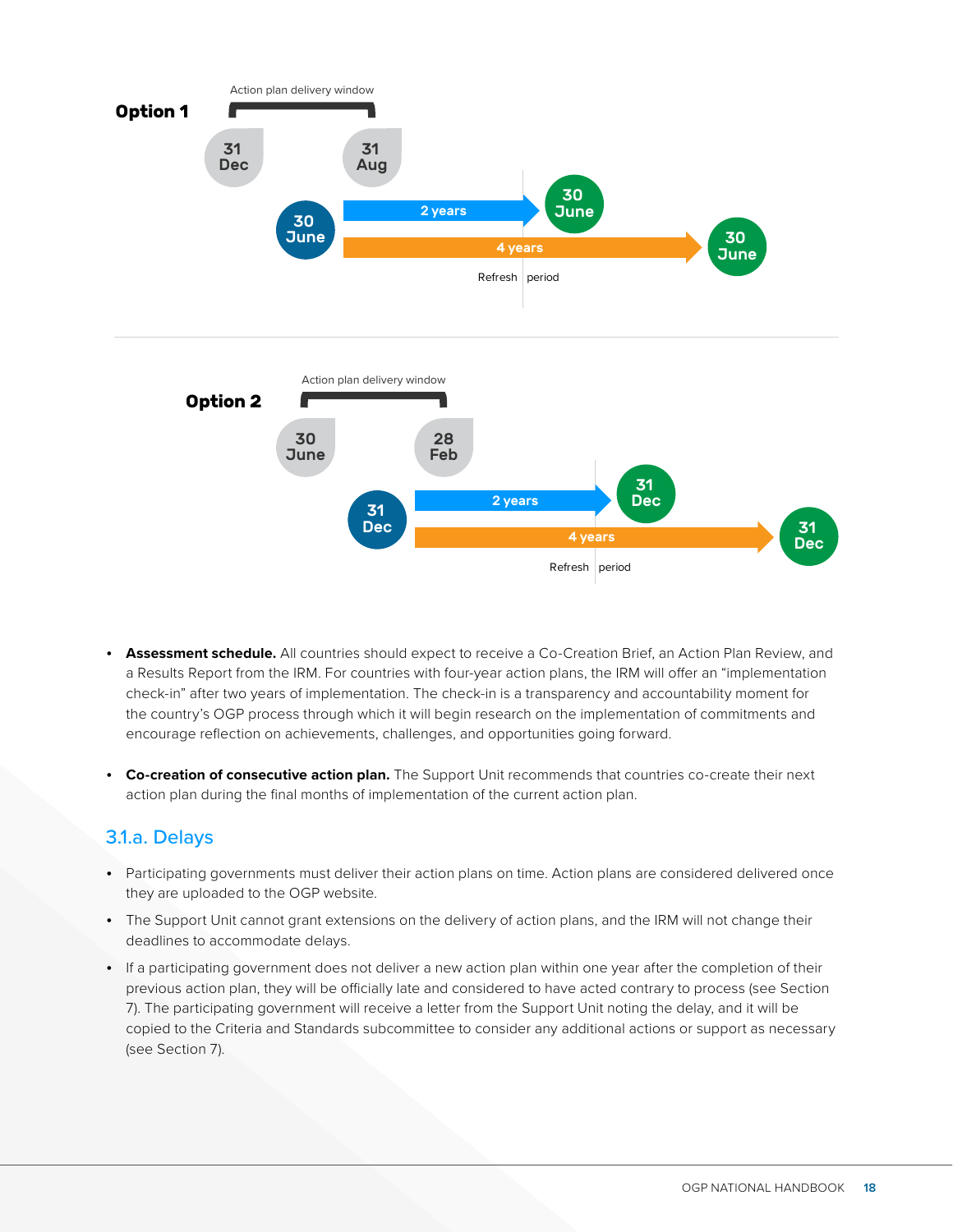<span id="page-19-0"></span>• Note that as transitions continue to the new model, the deadline for all countries that develop action plans in 2022 and 2023 will be December 31. Countries that fail to deliver after that date will have acted contrary to process. December plans that are received in January and February will have acted contrary to process.

#### 3.1.b. Political Transitions and Elections

Political transitions pose clear challenges to the timely delivery of action plans. In advance of and during these periods, it can be difficult to secure high-level political support to develop or implement ambitious commitments. Moreover, it is important that those responsible for implementing commitments are part of the development process. Given these challenges, the following are options for delivery of an action plan during political transitions:

- **Wait a year:** Several participating countries have successfully waited for one year until the new administration and authorities are in place. It is important to note that the country will be considered to have acted contrary to OGP processes for one cycle (see Section 6).
- **Limited action plan:** The second option is to develop a more limited action plan, subsequently allowing the new administration to develop an alternative, more streamlined co-creation process to add new commitments (while acting in accordance with action plan modification rules outlined in Section 2.2). This allows a participating government to maintain momentum and avoid acting contrary to process. However, the commitments might not be very ambitious, or they might not be completed, depending on the priorities of the new administration (see next bullet). Note that in these cases, only the first co-creation process will be assessed by the IRM.
- **Delivery of a regular action plan:** Some countries have chosen to develop regular action plans during transitions. In the publication "Why OGP Commitments Fall Behind," the IRM highlights that beyond lack of capacity or coordination, a common cause for commitment failure is "discontinuity from one administration to another during political transition." Therefore, if this option is chosen, a participating government should ensure clear communication channels with the incoming administration (and with civil society) and a thorough handover process.

Regardless of the option chosen, it is important to discuss the different approaches within the government and the Multi-Stakeholder Forum/Platform, and with the OGP Support Unit representative. The Multi-Stakeholder Forum/ Platform plays a crucial role during political transitions, particularly in countries with a higher rate of government employee turnover, as it can provide important institutional memory.

## 3.2. Action Plan and Commitment Template

#### 3.2.a. Characteristics of a Good Action Plan

Successful OGP action plans: focus on ambitious national open government priorities; are relevant to the values of transparency, accountability and public participation; and contain specific, time-bound and measurable commitments.

- **Ambitious:** OGP aims to promote ambitious open government reforms that stretch the government beyond its current state of practice, significantly improving the status quo by strengthening transparency, accountability, and public participation in government. Countries may choose to initiate new open government initiatives in their action plans or improve on existing, ongoing reforms. Countries are encouraged to show clear improvement from action plan to action plan.
- **Relevant:** Countries should ensure that each commitment included in the action plan clearly advances one or more of the following open government principles: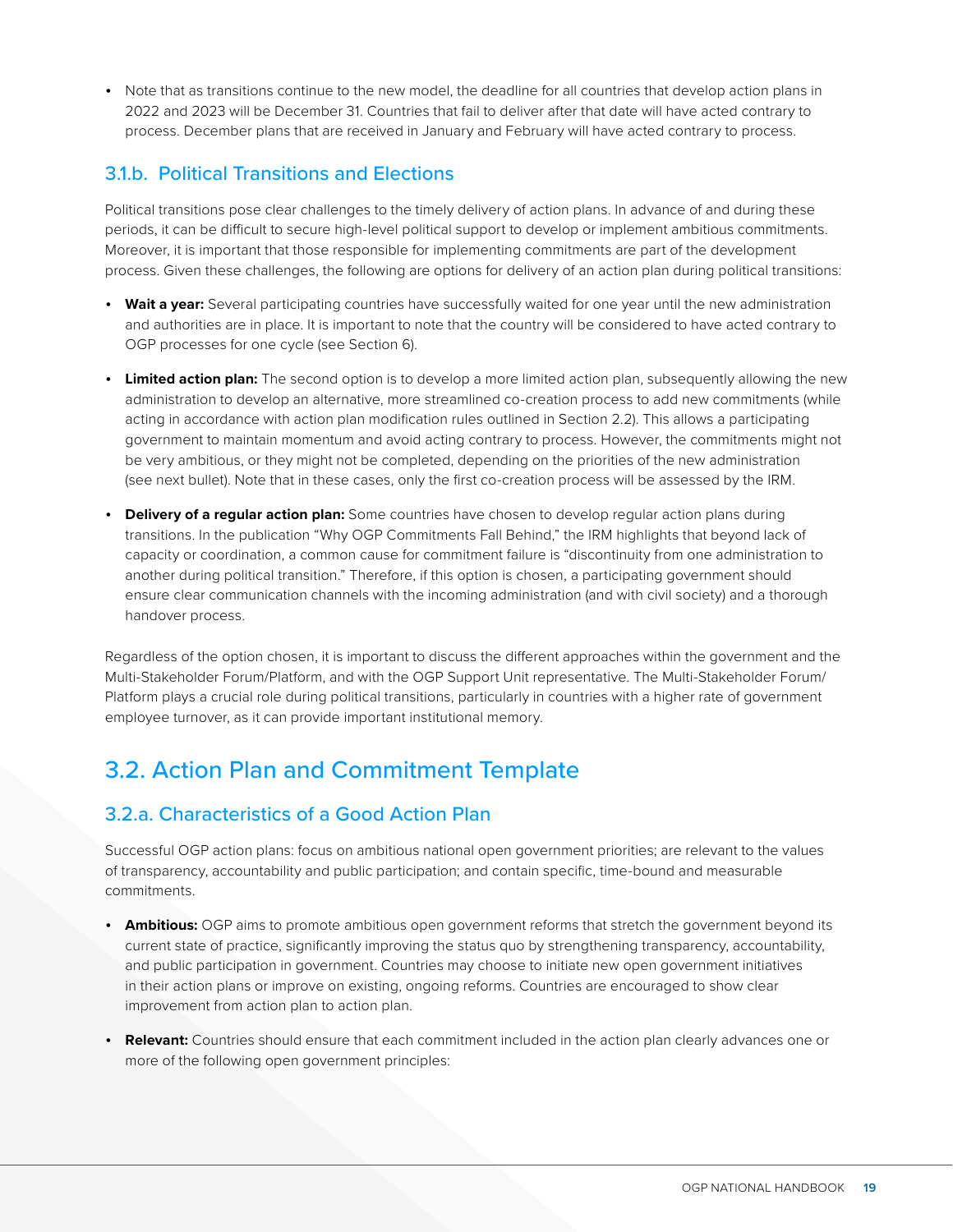- Transparency: This includes publication of all government-held information (as opposed to only information on government activities); proactive or reactive releases of information; mechanisms to strengthen the right to information; and open access to government information.
- Accountability: There are rules, regulations, and mechanisms in place that call upon government actors to justify their actions, act upon criticisms or requirements made of them, and accept responsibility for failure to perform with respect to laws or commitments. Commitments on accountability should typically include an answerability element, i.e., that they are not purely internal systems of accountability but involve the public.
- Participation: Governments should seek to mobilize citizens to engage in a dialogue on government policies or programs; provide input or feedback; and make contributions that lead to more responsive, innovative, and effective governance.
- Technology and Innovation: Governments embrace the importance of providing citizens with open access to technology, the role of new technologies in driving innovation, and the importance of increasing the capacity of citizens to use technology. E-government initiatives are welcome, but in order to be relevant to OGP, action plans should explain how these initiatives advance government transparency, accountability, and/or public participation.
- **SMART:** Individual commitments should conform to the following:
	- Specific: The commitment precisely describes the problem it is trying to solve, the activities it comprises, and the expected outcomes.
	- Measurable: It is possible to verify the fulfillment of the commitment. Where commitments have multiple sub-commitments, they are broken into clear, measurable milestones.
	- Answerable: The commitment clearly specifies the main implementing agency; the coordinating or supporting agencies where relevant; and, if necessary, other civil society, multilateral, or private sector partners who have a role in implementing the commitment.
	- Relevant: For each commitment, the action plan should explain its relevance to one or more of the open government principles outlined above.
	- Time-bound: Commitment clearly states the date when it will be completed, as well as dates for milestones, benchmarks, and any other deadline.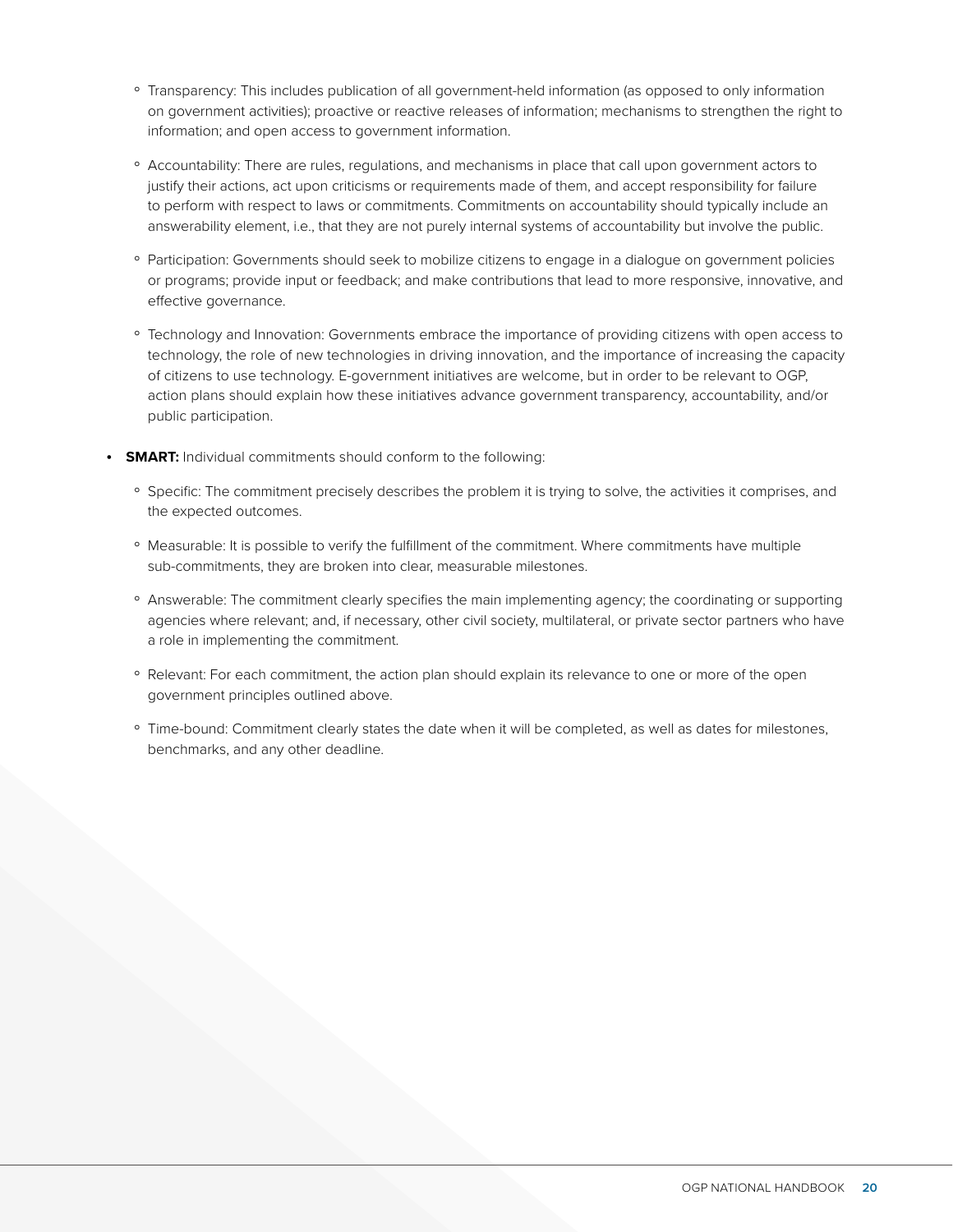#### <span id="page-21-0"></span>3.2.b. Action Plan Contents

The action plan should contain the following:

| <b>Content</b>                                                                                                                                                                | <b>Description</b>                                                                                                                                                                                                                                                                                                                                                                                      | <b>Guide Questions</b>                                                                                                                                                                                                                                                              |
|-------------------------------------------------------------------------------------------------------------------------------------------------------------------------------|---------------------------------------------------------------------------------------------------------------------------------------------------------------------------------------------------------------------------------------------------------------------------------------------------------------------------------------------------------------------------------------------------------|-------------------------------------------------------------------------------------------------------------------------------------------------------------------------------------------------------------------------------------------------------------------------------------|
| 1. Introduction                                                                                                                                                               | This section briefly explains the<br>national and local context by                                                                                                                                                                                                                                                                                                                                      | What is the long-term vision for open government in<br>your context?                                                                                                                                                                                                                |
|                                                                                                                                                                               | discussing why open government<br>efforts are important for the country.<br>This section should also outline the                                                                                                                                                                                                                                                                                        | What are the medium-term open government goals that<br>the government wants to achieve?                                                                                                                                                                                             |
|                                                                                                                                                                               | governance reform priorities for the<br>country and identify the major social,<br>political, or economic issues that the                                                                                                                                                                                                                                                                                | How does this action plan contribute to achieving the<br>open government goals?                                                                                                                                                                                                     |
|                                                                                                                                                                               | country intends to address through<br>its OGP action plan, along with a<br>justification.                                                                                                                                                                                                                                                                                                               | What major social, political, or economic issues does<br>the country intend to address through this action plan,<br>and why?                                                                                                                                                        |
| 2. Open<br>government                                                                                                                                                         | This section provides a brief<br>narrative of key open government                                                                                                                                                                                                                                                                                                                                       | What are the achievements in open government to date<br>(for example, recent open government reforms)?                                                                                                                                                                              |
| efforts to date                                                                                                                                                               | initiatives and accomplishments to<br>date, particularly those that reflect<br>collaboration with civil society and                                                                                                                                                                                                                                                                                     | How has collaboration between government and civil<br>society impacted these reforms?                                                                                                                                                                                               |
|                                                                                                                                                                               | how they relate to the co-created<br>commitments. This section should<br>explain how the new action plan<br>builds on previous OGP action                                                                                                                                                                                                                                                               | If a previous action plan exists, what open government<br>reforms proposed in the previous action plans were<br>achieved? Not achieved? Why?                                                                                                                                        |
|                                                                                                                                                                               | plans (if relevant) and related efforts<br>to strengthen open government<br>reforms.                                                                                                                                                                                                                                                                                                                    | If a previous action plan exists, how does this new action<br>plan build on what has been achieved in previous action<br>plan(s) and other efforts to strengthen open government?                                                                                                   |
| 3. Action plan<br>development<br>process                                                                                                                                      | This section describes the action plan<br>development process, highlighting<br>how government collaborated with<br>civil society and other stakeholders to<br>develop and finalize the action plan. It<br>should also describe how the MSF/P,<br>or the government where there is<br>no established MSF/P, planned for<br>co-creation, conducted outreach to<br>increase participation of stakeholders, | How did the country develop the co-creation timeline?<br>Who was involved in the process? How were inputs<br>from stakeholders taken into consideration?                                                                                                                            |
|                                                                                                                                                                               |                                                                                                                                                                                                                                                                                                                                                                                                         | How were outreach activities conducted? How were<br>awareness-raising activities maximized to enhance public<br>participation? What kind of spaces have been used or<br>created to enable the collaboration between government<br>and civil society in co-creating the action plan? |
| developed the commitments, and<br>provided feedback to stakeholders<br>who participated in the process.<br>Please expressly note compliance<br>with the OGP Participation and | How was the action plan development process<br>conducted? Describe what was done in sense-<br>making, problem definition, solution identification, and<br>commitment drafting?                                                                                                                                                                                                                          |                                                                                                                                                                                                                                                                                     |
|                                                                                                                                                                               | Co-Creation Standards, with particular<br>attention to the minimum participation<br>requirements (see Section 2 and 7).                                                                                                                                                                                                                                                                                 | How was reasoned response provided? What were the<br>processes undertaken to finalize the action plan?                                                                                                                                                                              |
| 4. Commitments                                                                                                                                                                | This section presents the commitments<br>developed during the co-creation<br>process. The commitment template will<br>be used for each commitment included<br>in the action plan.                                                                                                                                                                                                                       | (See relevant guide questions in the commitment<br>template.)                                                                                                                                                                                                                       |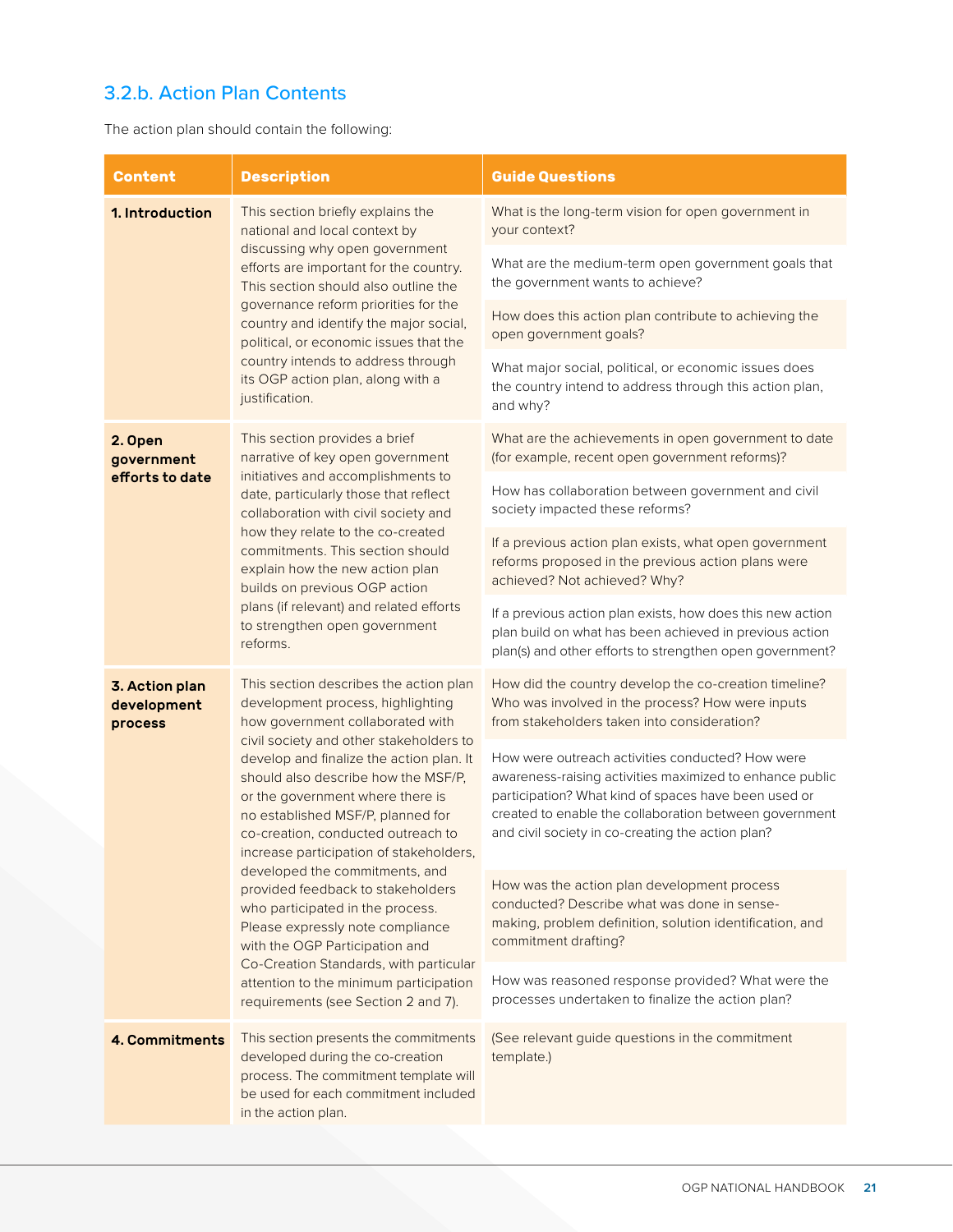#### <span id="page-22-0"></span>3.2.c. The Commitment Template

The commitment template articulates what the government wants to accomplish within the timeline of the action plan. It specifies the problem that the commitment addresses, the solution (the commitment) that it will implement to address the problem, and the resources needed to implement the solution. It also specifies the milestones and timeline for the commitment, including the government and civil society stakeholders who will work together to ensure the commitment's implementation and completion.

Each commitment that the government will put forward as part of the action plan will have a commitment template. This allows a better articulation of each of the desired actions that the government commits to. However, it is important to also bear in mind how each of the commitments reinforce each other in promoting open government in the country.

It is not recommended to use the commitment template to gather ideas or proposals for commitments during the co-creation process. The template is best used when: problems are clearly defined; potential solutions to address problems are discussed and prioritized; and when there is a clear idea of what the commitment will look like in order to organize ideas, articulate the theory of change, and plan ahead for the milestones needed to reach specific objectives over the duration of the action plan.

**Country Number and Name of the Commitment Brief Description of the Commitment** (Describe what the commitment wants to do and would like to achieve in less than 200 characters.) **Commitment Lead Supporting Stakeholders Government Civil Society Other Actors (Parliament, Private Sector, etc)** Whenever relevant, please indicate the role and involvement of parliament or legislative department, and other actors such as the private sector for the success of the commitment. If they have not been previously engaged, mention how they will be engaged during and/or after the adoption of the plan. **Period Covered** 

**1. What problem does the commitment aim to address?**

The commitment template is illustrated below: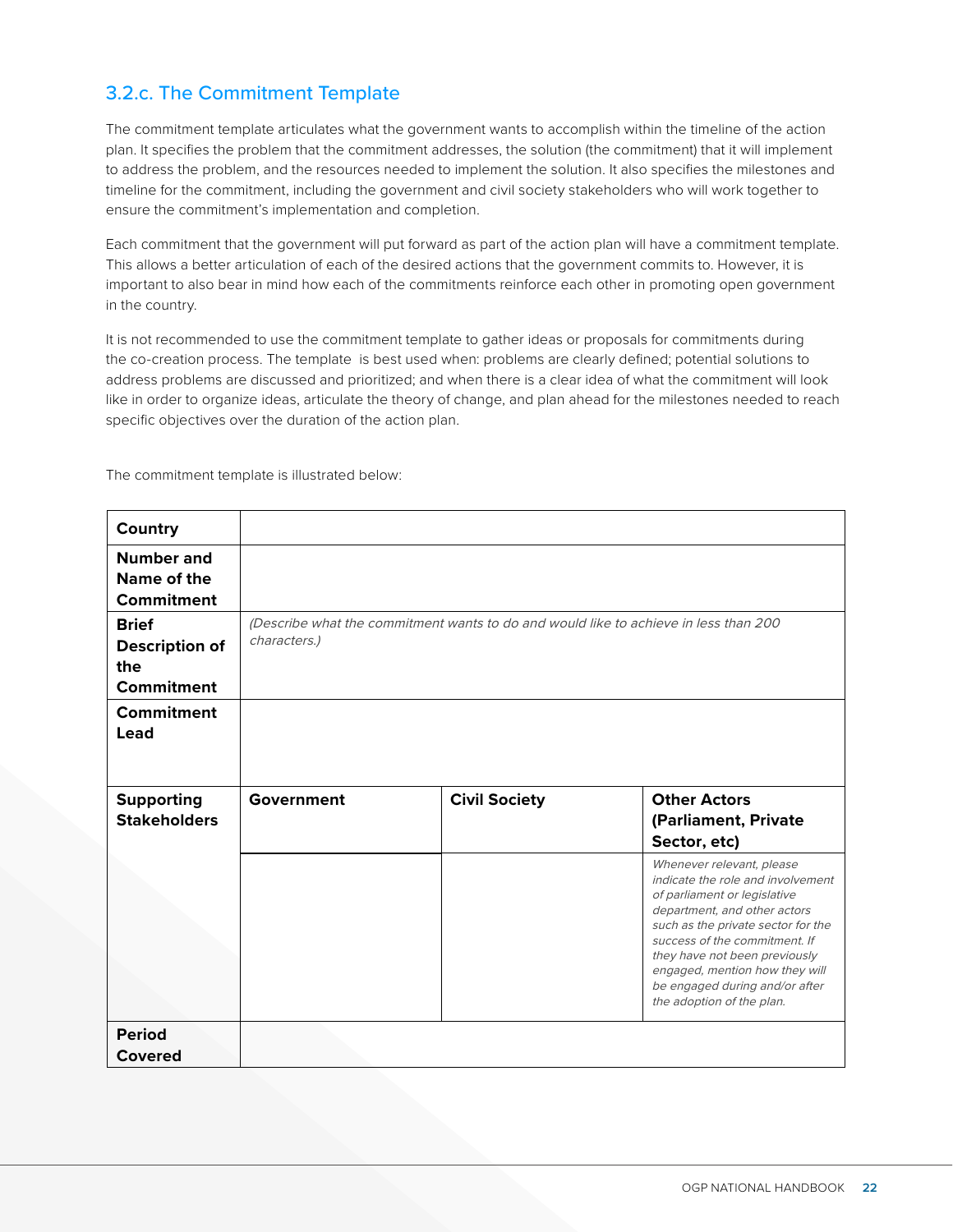#### **Problem Definition**

#### **1. What problem does the commitment aim to address?**

Who are affected? Where is it taking place? How are they affected? When are they most affected? When did the problem start? How long has the problem impacted those affected?

#### **2. What are the causes of the problem?**

Elaborate on your understanding of the causes of the problem. As much as possible, identify the root causes. Utilize problem analytical tools (e.g., problem tree, five whys, fishbone diagram, or other related methods) when necessary and provide evidence whenever possible.

#### **Commitment Description**

**1. What has been done so far to solve the problem?** What solutions were made available for this problem in previous years? How successful have they been?

#### **2. What solution are you proposing?**

to information and data information and data information and data information  $\mathcal{H}$ 

What will you do to solve the problem? How does this differ from previous efforts? In what way will the solution solve the problem? How will the solution solve the problem? Will it solve the problem in its entirety or partially? What portion of the problem will it solve, if not the whole problem?

#### **3. What results do we want to achieve by implementing this commitment?**

What outputs would we like to produce? What changes in knowledge, skills, and capacities do we want to achieve? What changes in behavior, systems, and practices do we want to create?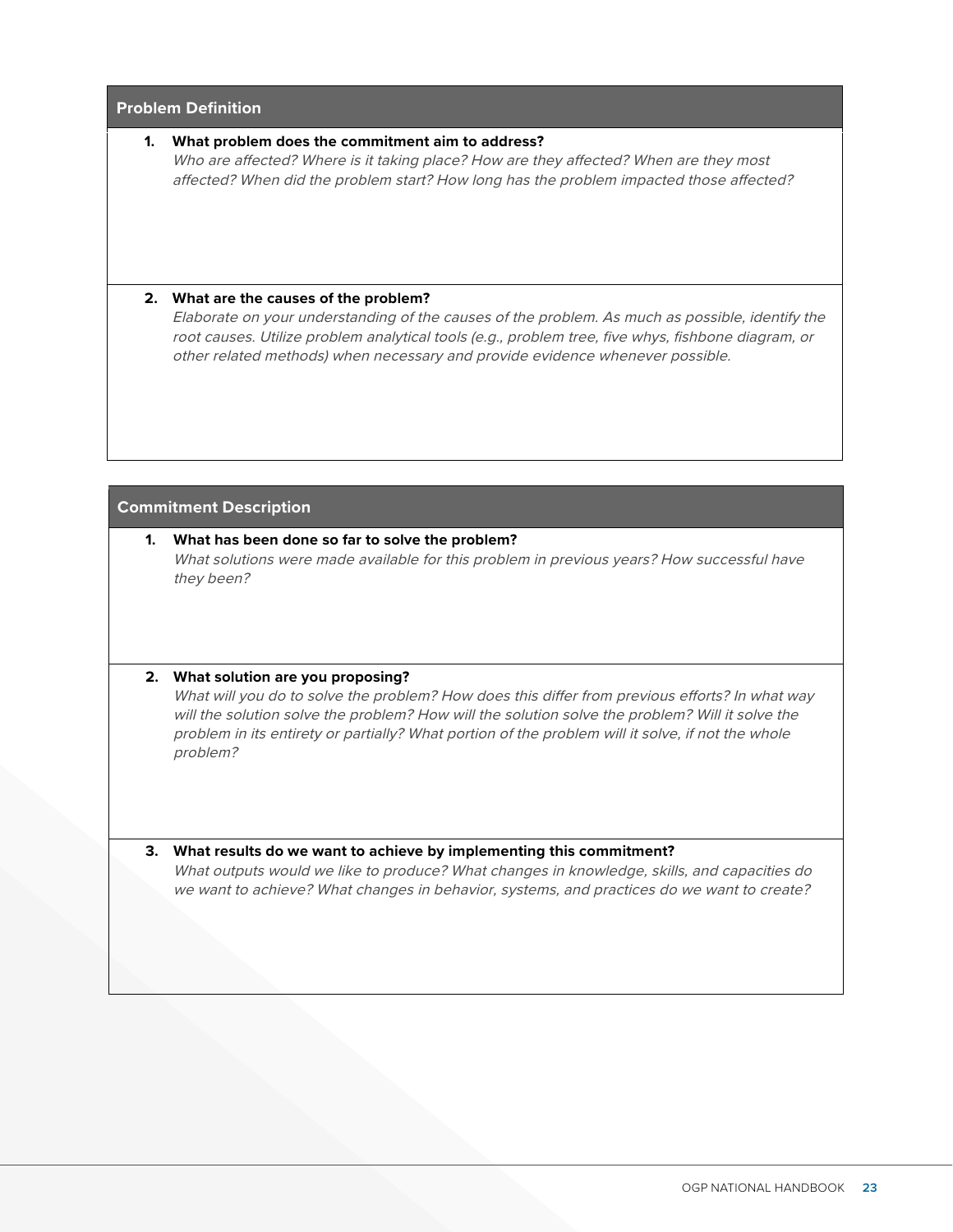#### <span id="page-24-0"></span>**Commitment Planning**

(This is an initial planning process largely looking at milestones and expected outputs, as well as key stakeholders involved.)

| <b>Milestones</b><br>(Milestones are part of a series<br>of actions or events that, when<br>executed, will lead to the<br>achievement of the result the<br>commitment would like to<br>achieve.) | <b>Expected Outputs</b><br>(Outputs are concrete,<br>objectively-verifiable results<br>that are direct products of<br>activities conducted or<br>implemented.) | <b>Expected</b><br>Completion<br><b>Date</b> | <b>Stakeholders</b> |                                |                                                        |
|--------------------------------------------------------------------------------------------------------------------------------------------------------------------------------------------------|----------------------------------------------------------------------------------------------------------------------------------------------------------------|----------------------------------------------|---------------------|--------------------------------|--------------------------------------------------------|
|                                                                                                                                                                                                  |                                                                                                                                                                |                                              | Lead:               |                                |                                                        |
|                                                                                                                                                                                                  |                                                                                                                                                                |                                              |                     | <b>Supporting Stakeholders</b> |                                                        |
|                                                                                                                                                                                                  |                                                                                                                                                                |                                              | Government          | CSO <sub>S</sub>               | Others (e.g.,<br>Parliament,<br>Private<br>Sector etc) |
|                                                                                                                                                                                                  |                                                                                                                                                                |                                              |                     |                                |                                                        |
|                                                                                                                                                                                                  |                                                                                                                                                                |                                              | Lead:               |                                |                                                        |
|                                                                                                                                                                                                  |                                                                                                                                                                |                                              |                     | <b>Supporting Stakeholders</b> |                                                        |
|                                                                                                                                                                                                  |                                                                                                                                                                |                                              | Government          | CSO <sub>S</sub>               | Others (e.g.,<br>Parliament,<br>Private<br>Sector etc) |
|                                                                                                                                                                                                  |                                                                                                                                                                |                                              |                     |                                |                                                        |

### 3.3. Self-Assessment Template

Self-assessment reports are a key element of the Open Government Partnership accountability mechanism. It documents the overall progress of the action plan based on the information in the repository/dashboard. It must highlight opportunities and gaps to further improve the delivery of the action plan.

While it is only expected from countries to develop one self-assessment report at the end of the implementation of the action plan, some countries found it helpful to prepare a yearly self-assessment report and invite the public to comment and provide feedback on the content of the report. The report needs to be published on the country's OGP website and can be published in the OGP website, including the comments and how the comments were addressed.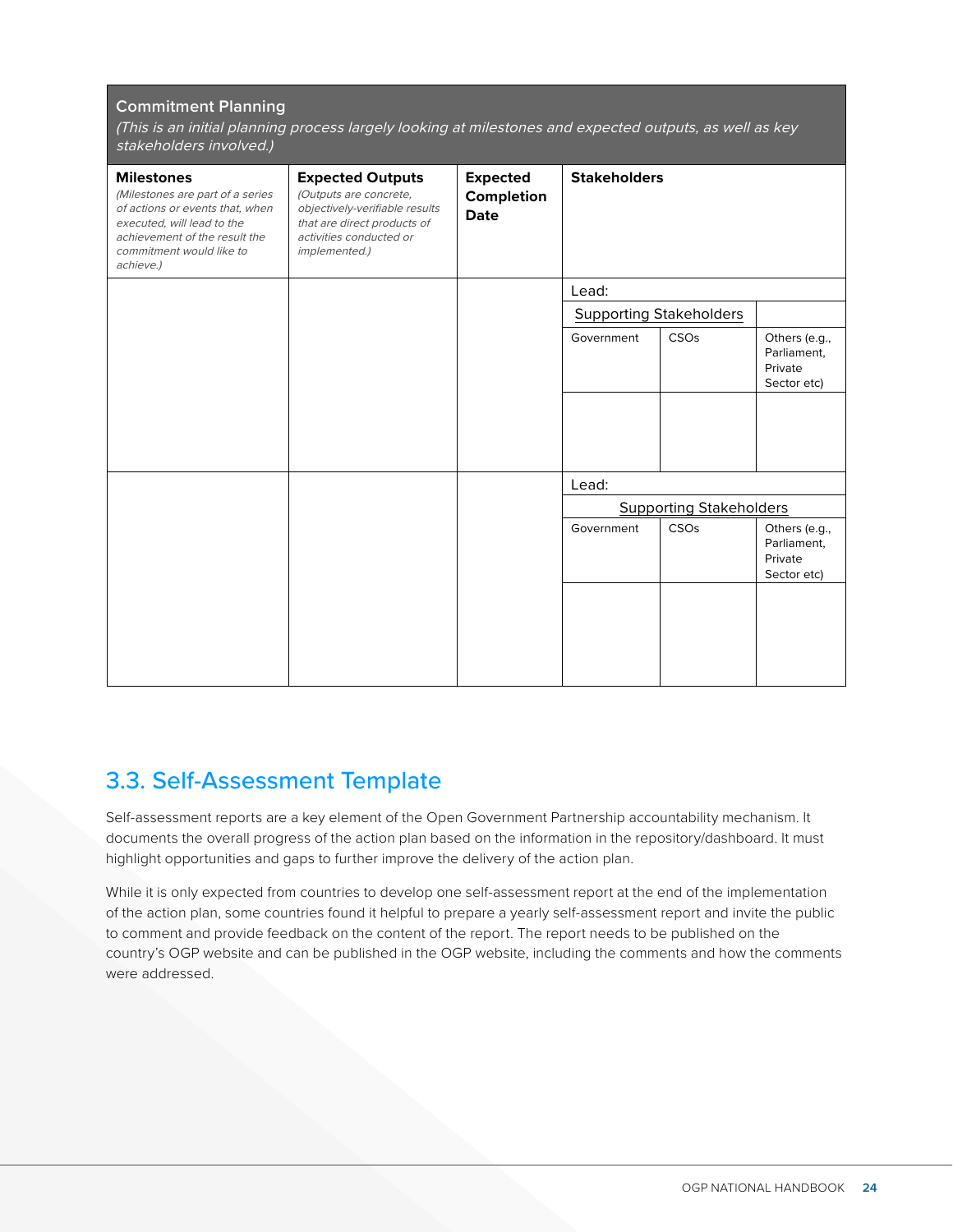| Country                                     |  |
|---------------------------------------------|--|
| <b>Period Covered by</b><br>the Action Plan |  |
| <b>Date Prepared</b>                        |  |

#### **Introduction**

Briefly explain below the national and local context by discussing why open government efforts are important for the country. Also, briefly outline the governance reform priorities for the country and how the action plan under assessment contributes to this. Also, provide a brief description of how the country's OGP commitments are relevant to the core open government principles of OGP (transparency, civic participation, public accountability).

#### **Action Plan Process**

Provide a narrative of the government's approach to participation throughout the OGP cycle. Also, provide a narrative of the government's approach to participation during implementation. Please expressly note compliance with the relevant standards in the OGP Participation and Co-Creation Standards.

#### **Use of IRM Recommendations**

Briefly explain how the five key recommendations from the latest IRM report were used to improve the process of action plan drafting and implementation in this action plan cycle.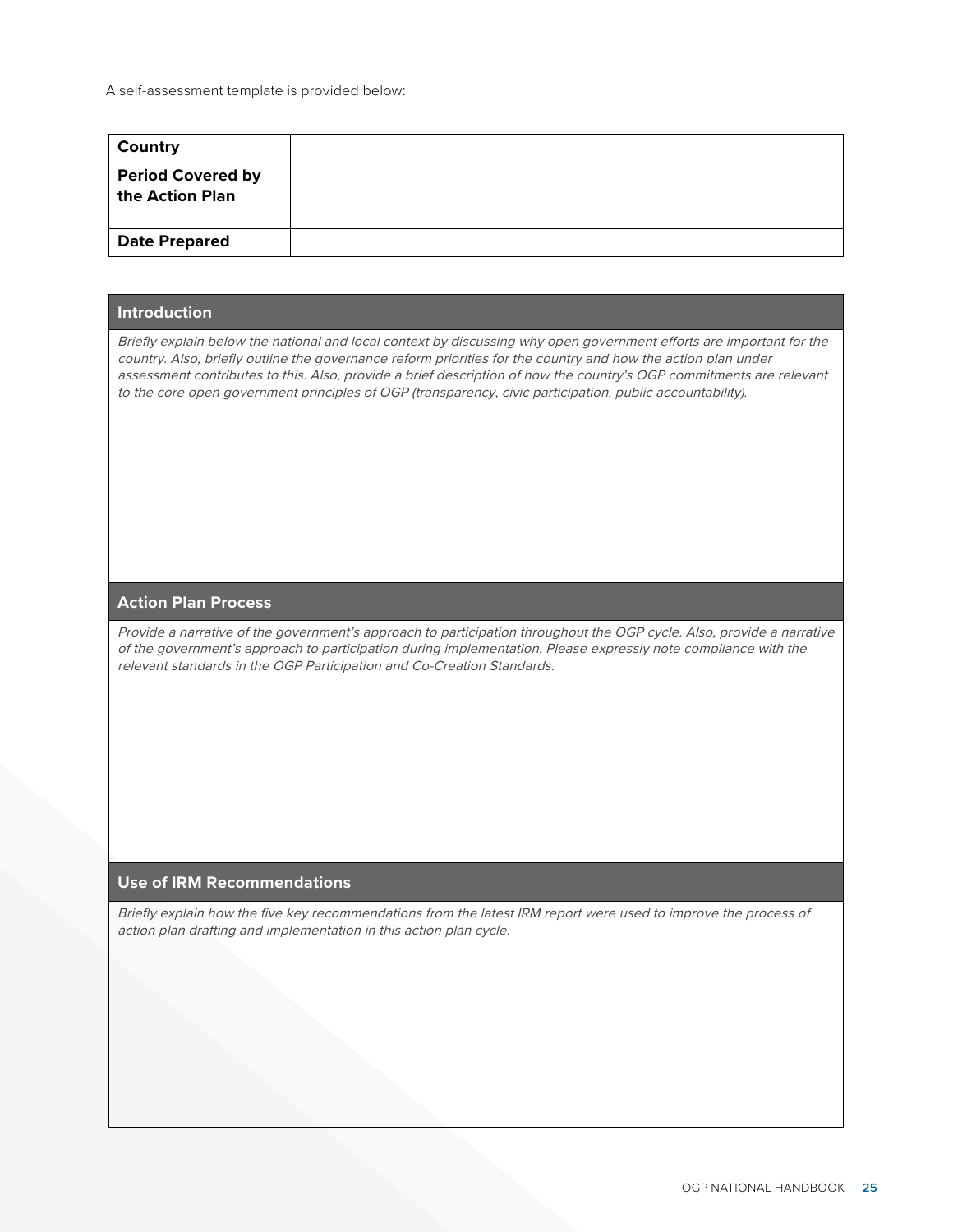#### **Assessment of the Commitments**

Provide your progress assessment below of each of the commitments proposed in the action plan using progress colors. Provide the evidence supporting the assessment, briefly give reasons to support the assessment, and identify next steps.

| . .<br>$\sim$<br>٠ |
|--------------------|
|                    |

or substantial progress

Completed **Limited progress** Not started/With severe delays

**Commitment Assessment of Progress (Green/Amber/ Red) Evidence supporting the assessment Reasons for the assessment Next Steps**

#### **Lessons and Insights**

Based on the results above, what are your key lessons and insights learned in developing and implementing the action plan?

#### **Recommendations**

Based on the results above, what critical actions need to be carried out? What adjustments are required? What other tasks not necessarily identified in the action plan are needed to progress the commitments? Who needs to be involved so that results will be achieved?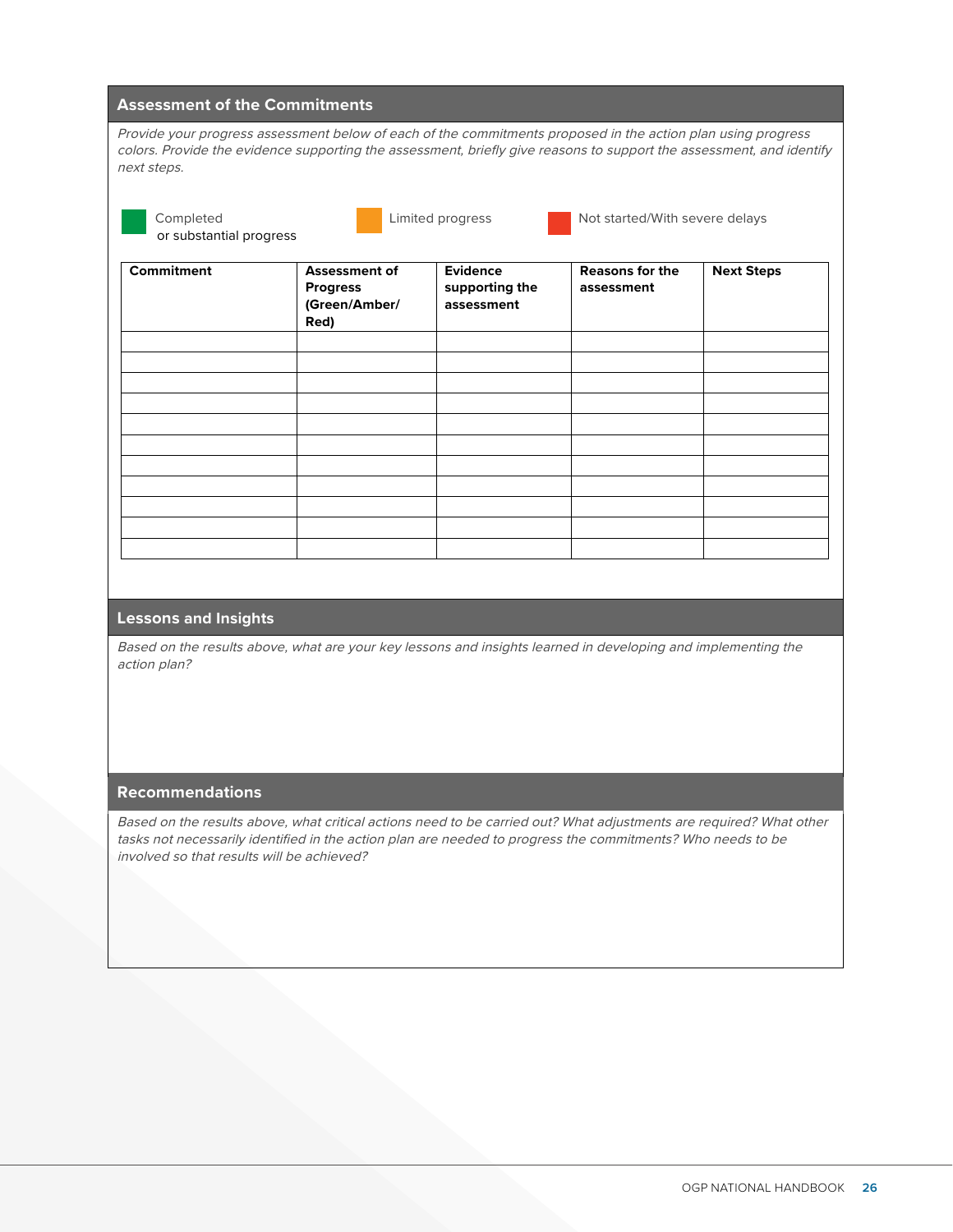## <span id="page-27-1"></span><span id="page-27-0"></span>3.4. Challenge Commitments

In 2021, OGP introduced "challenge commitments" to enhance flexibility and allow countries that are implementing an action plan to respond to emerging national priorities by using the OGP platform and its participation and co-creation mechanisms, including MSF/P the action plan as a tool to articulate reforms and the IRM as an accountability mechanism. For example, in the past, emerging national priorities that were added as challenge commitments in the action plan are the implementation support to relevant laws passed by parliament/congress, activities to respond to a major event like a pandemic or a corruption crisis (e.g., COVID spending trackers), and initiatives that align with a major global summit the country is participating in (e.g., integrating commitments made at the London Anti-Corruption or the UN General Assembly Special Session against Corruption).

Challenge commitments are meant for countries that have a live action plan. Countries that are co-creating are not eligible to add challenge commitments as they should include commitments which address emerging national priorities through their regular OGP co-creation process.

Any country with a live action plan can introduce up to two challenge commitments as long as they follow these guidelines:

- 1. The commitment must address an emerging national priority or priorities. National OGP actors are free to decide what a national priority entails.
- 2. Challenge commitments do not require a full co-creation process as established in the "Co-Creation and Participation Standards," but must follow co-creation values. A challenge commitment can therefore be proposed by either a government agency or a civil society organization in accordance with the respective national structure or process for OGP, such as a MSF, but can only be included in the plan if it has been worked on collaboratively and the government has provided a reasoned response.
- 3. Challenge commitments can be introduced at any time during the implementation period, but should only be included in live action plans that allow for the commitment to be completed by the end of that action plan.
- 4. Completion of challenge commitments will be assessed in the IRM Results Report at the end of the action plan implementation period.

All challenge commitments should be included in an updated version of the action plan. The updated version should include a new commitment template for each challenge commitment, a note that describes the process by which the commitment was included, and how co-creation with civil society was assured. This updated version should be sent to the OGP Support Unit for publication.

## <span id="page-27-2"></span>4. Implementation

Evidence from IRM reports and [OGP's Decade Report](https://www.opengovpartnership.org/ogp-at-ten-toward-democratic-renewal/) show that continued stakeholder dialogue and participation during the implementation process is strongly correlated with high levels of completion and stronger results.

Ongoing engagement can help maintain momentum for implementation following the publication of the action plan. This could include engagement of relevant ministries, civil society, as well as other stakeholders in implementation, monitoring, communications, and coordination activities needed for successful completion of commitments. Engaging relevant ministers or other high-level representatives at least once a year during implementation to discuss progress, delays, and opportunities to address challenges can also help sustain political support for commitments. Engagement and dialogue during implementation can help stakeholders hold the government and other implementing partners accountable for results and enable the adoption of course correction measures, if priorities or circumstances change.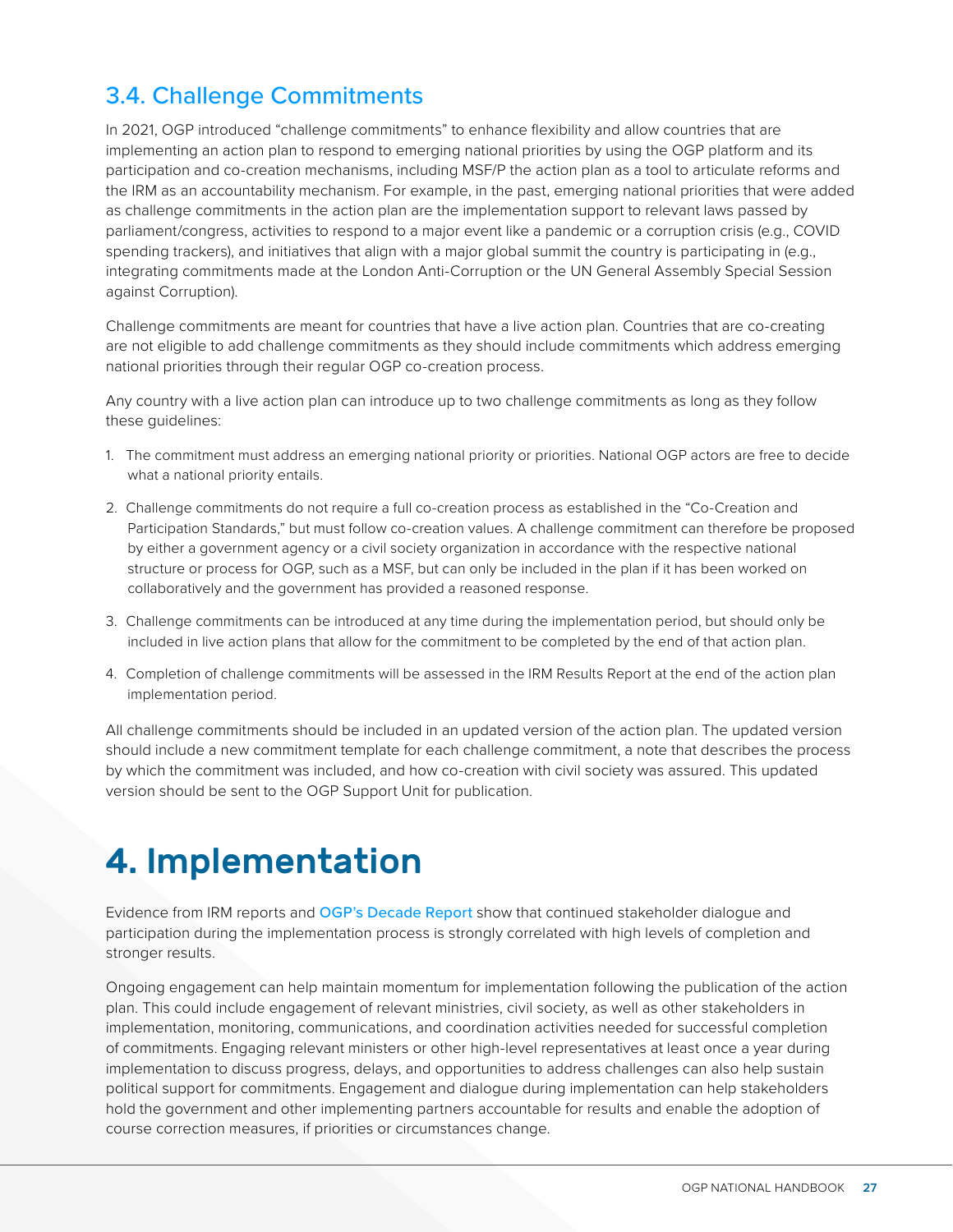<span id="page-28-0"></span>The MSF/P or governments may choose to add "challenge commitments" during the implementation of action plans to respond to emerging situations relevant to the context. In other cases, civil society and other non-government actors can have co-ownership over the implementation and reporting of commitments, sometimes via thematic working tables established during the action plan development stage (see Standard 3).

During implementation, there are at least four important areas where collaboration between lead implementing agencies, supporting partners, and other stakeholders can be beneficial: implementation planning, implementation activities, monitoring, and assessments.

### 4.1 Implementation Planning

While the action plan commitment template contains milestones and specific outputs, it does not contain details of specific activities that are required to realize the milestones identified in the commitment statement. Conducting implementation planning among the stakeholders identified in the commitment template can help establish stronger working relationships and build a support constituency for the commitment while also ensuring that specific activities are identified, resourced, and assigned to achieve the commitment milestones.

Implementation planning can be done separately for each commitment. The implementation plans can include the identification of specific activities, resources needed, a timeframe, expected outputs, and responsible persons and ministries. It may also include identified risks and how to manage them.

### 4.2 Implementation Activities

Lead implementing agencies can be supported by other stakeholders, including civil society during the implementation process in some of the following ways:

- Communications: Building public awareness of new or changed policies or programs resulting from the commitments (e.g., new rights, services, etc.)
- Expertise: Advising on policy implementation
- Service provision and/or co-production: Implementing the policy, in partnership with the government
- Enabling use and feedback: Supporting intended users or beneficiaries of commitments to access new policies, programs, and services enabled by commitments and channeling user or beneficiary feedback to the lead implementing agencies

Additionally, as good practice, the MSF where established, or the government where there is no MSF, should consider holding open meetings and encouraging a channel of communication allowing implementing agencies to provide updates on commitment completion and listen and respond to civil society and other stakeholder questions and input.

## 4.3 Monitoring

At specific time intervals, meetings among commitment stakeholders may be conducted to: determine the progress of implementation plans, identify challenges in implementation, and conduct course-correction. This can provide opportunities for implementing agencies to report on how the activities are progressing towards commitment milestones and for civil society stakeholders to: provide feedback and ask questions regarding risks and challenges, foster accountability, and discuss ways forward.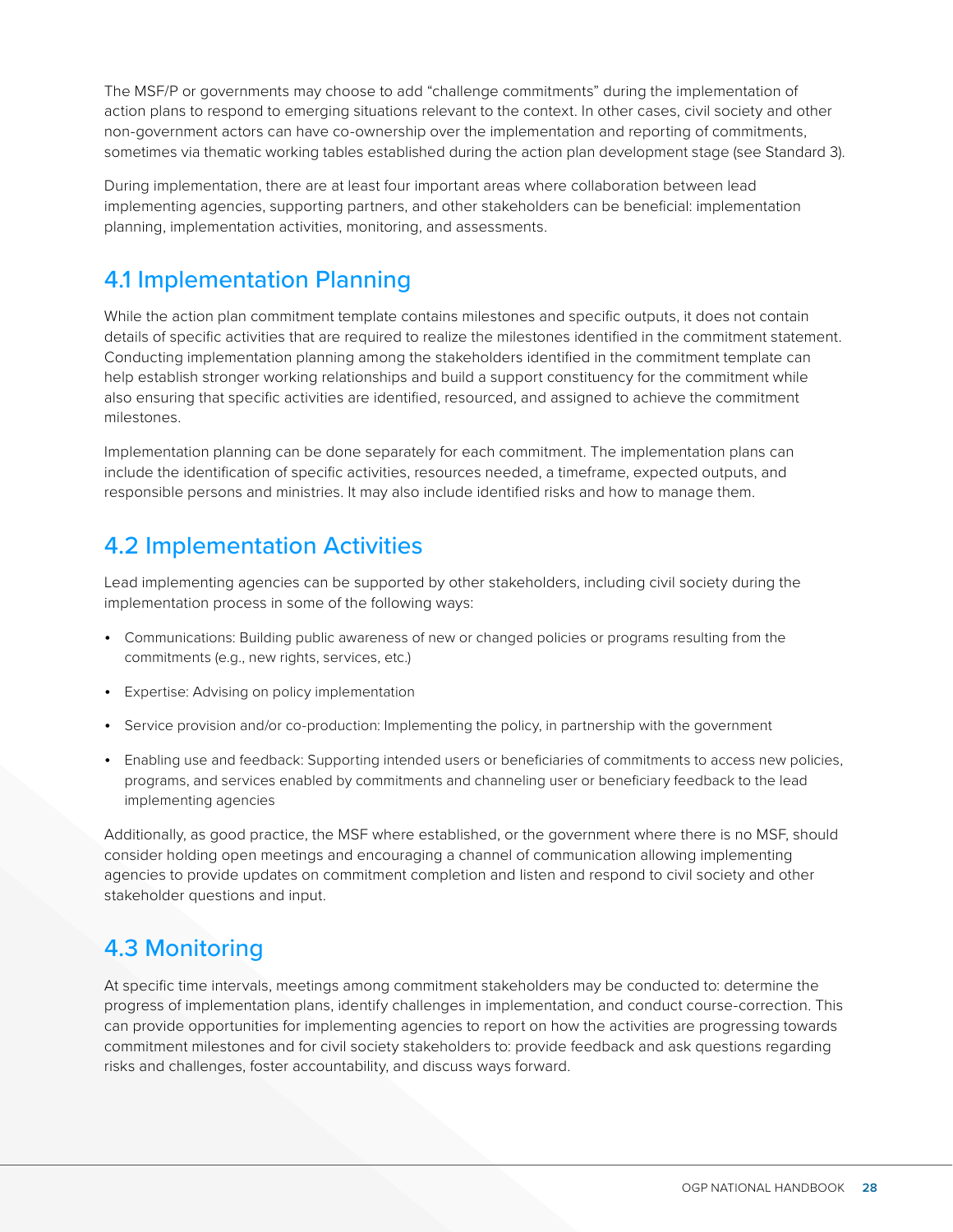<span id="page-29-1"></span>Action plan monitoring can be done at the level of each commitment. It should ideally be done in a manner that provides opportunities for discussion and dialogue and strengthens the collaboration among stakeholders interested in and/or involved in implementing the commitment. Thematic working groups can be helpful in engaging with specific stakeholders in monitoring planned activities under each commitment.

### <span id="page-29-0"></span>4.4 Assessments

While implementation planning and results monitoring are most useful at the individual commitment level, there is also a need to assess how the whole action plan is progressing towards committed results. This allows stakeholders, including MSF members, to: reflect on how the commitments are moving forward, validate the results, and identify any necessary catch-up measures.

To allow a more systematic way of assessing the progress of the action plan and to provide sufficient information to conduct results monitoring and action plan assessments, as mentioned above, it may be useful to maintain a public dashboard with up-to-date information on the progress of implementation of commitments, delays, and other relevant information to corroborate the document repository.

The followings sets the minimum requirement for implementation outlined in the Participation and Co-Creation Standards:

5.1. The MSF where established, or the government where there is no MSF, holds at least two meetings every year with civil society to present results on the implementation of the action plan and collect comments.

## <span id="page-29-2"></span>5. Accountability and Information Provision

Access to relevant information is essential for enabling participation and ensuring accountability throughout the OGP process. OGP members should follow the principle of maximum transparency, whereby relevant information is published and disseminated proactively, in the most relevant format(s) and through the most appropriate means in order to reach as much of the population as possible. This can help raise awareness of OGP processes generally and opportunities for participation. This can also help foster accountability because the public can scrutinize and review OGP-related information and ask questions from responsible ministries involved in the OGP process.

## 5.1. National OGP Website

An OGP website can be a stand-alone website or an OGP subsite/web page on a government website where all information related to the country's OGP processes, outputs, and outcomes are published. Based on the experience of member countries, it is helpful if the website or page:

- Is **searchable**, so information can be easily located and retrieved;
- Contains information and documents in **non-technical language that is as easy to understand**; and
- Has features that **allow the public to comment** as progress updates.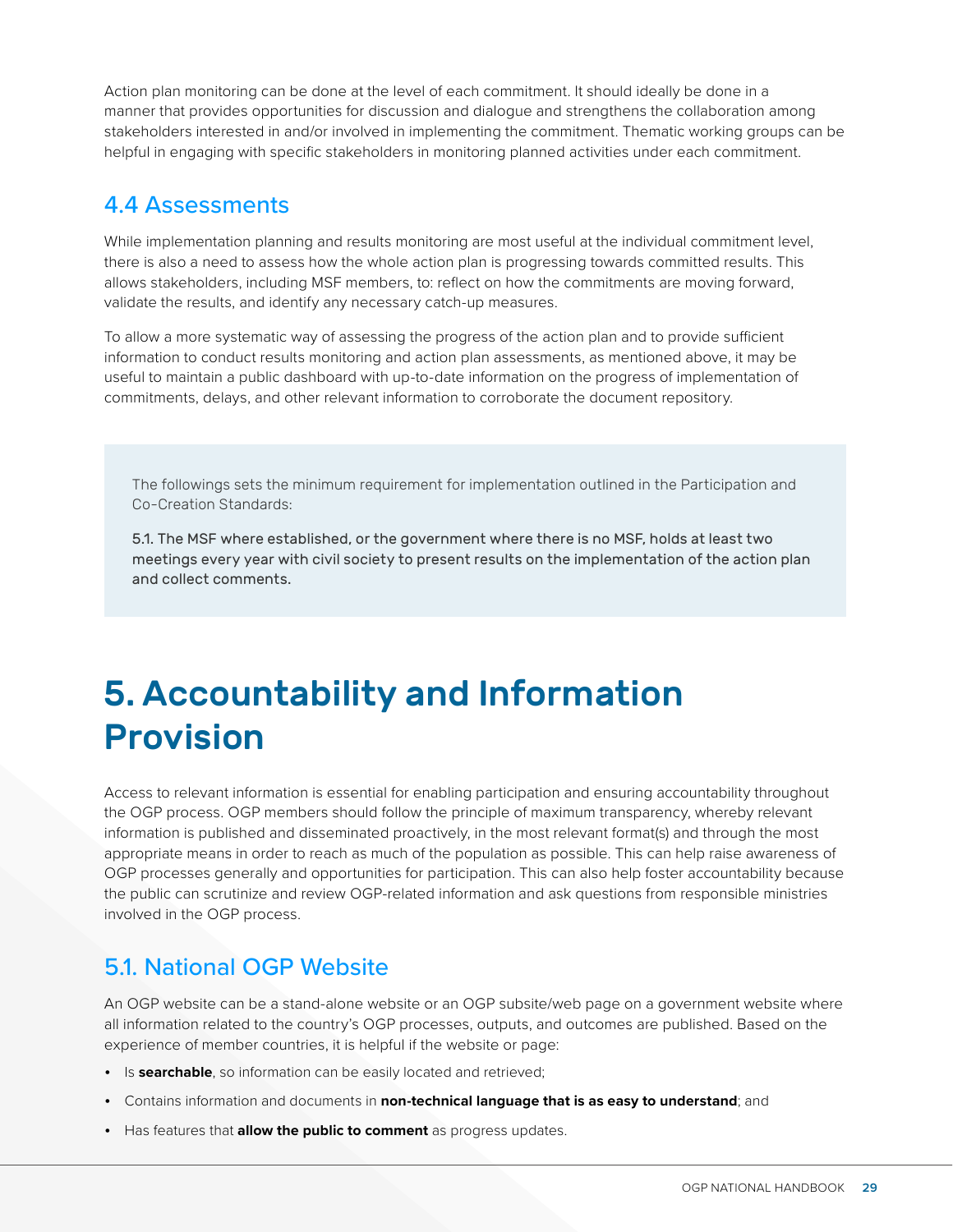<span id="page-30-0"></span>The following information is useful to publish on the website:

- a. Leading and participating government agencies and their contact information
- b. Lead agency and government point of contact for OGP and their contact information
- c. OGP processes and opportunities for participation
- d. Meeting agendas and minutes
- e. Civil society organizations that participate in the MSF
- f. Regular updates (at least every six months) on the progress of commitment implementation, including progress toward milestones, reasons for any delays, and next steps (Ideally, this would be a public dashboard to corroborate the document repository.)
- g. Other relevant documents that pertain to the country's open government processes

The following are the basic considerations that governments need to take into account to ensure the usefulness and usability of published information:

- **Language**  The government publishes key OGP information and documents in all administrative languages.
- **Accessibility**  The government should consider additional steps to make information accessible by those with visual or auditory impairment.
- **Openness** The government, where relevant, publishes information related to process and commitment completion in machine-readable, reusable, and open formats.

The relevant minimum requirement for OGP Website outlined in the Participation and Co-Creation Standards is:

2.1. A public OGP website dedicated to the members participation in OGP is maintained.

### 5.2. Document Repository

A document repository, for OGP purposes, is a centralized online website, webpage, platform, or folder where information and evidence related to the action plan (including process and implementation) are publicly stored, organized, updated, and disseminated.

The repository serves as a tool for accountability. It is meant to be a transparent and easy way for stakeholders to access up-to-date evidence related to the government's OGP activities. It can be used to monitor the action plan development and implementation processes in the country or entity.

The repository must be:

- 1. **Available online without barriers to access** Anyone should be able to access the repository where the information is hosted, and it should not require passwords or credentials to access.
- 2. **Linked to evidence, with information on development and implementation of the action plan** Information on the repository should serve as clear evidence of what happened during the action plan development and implementation processes.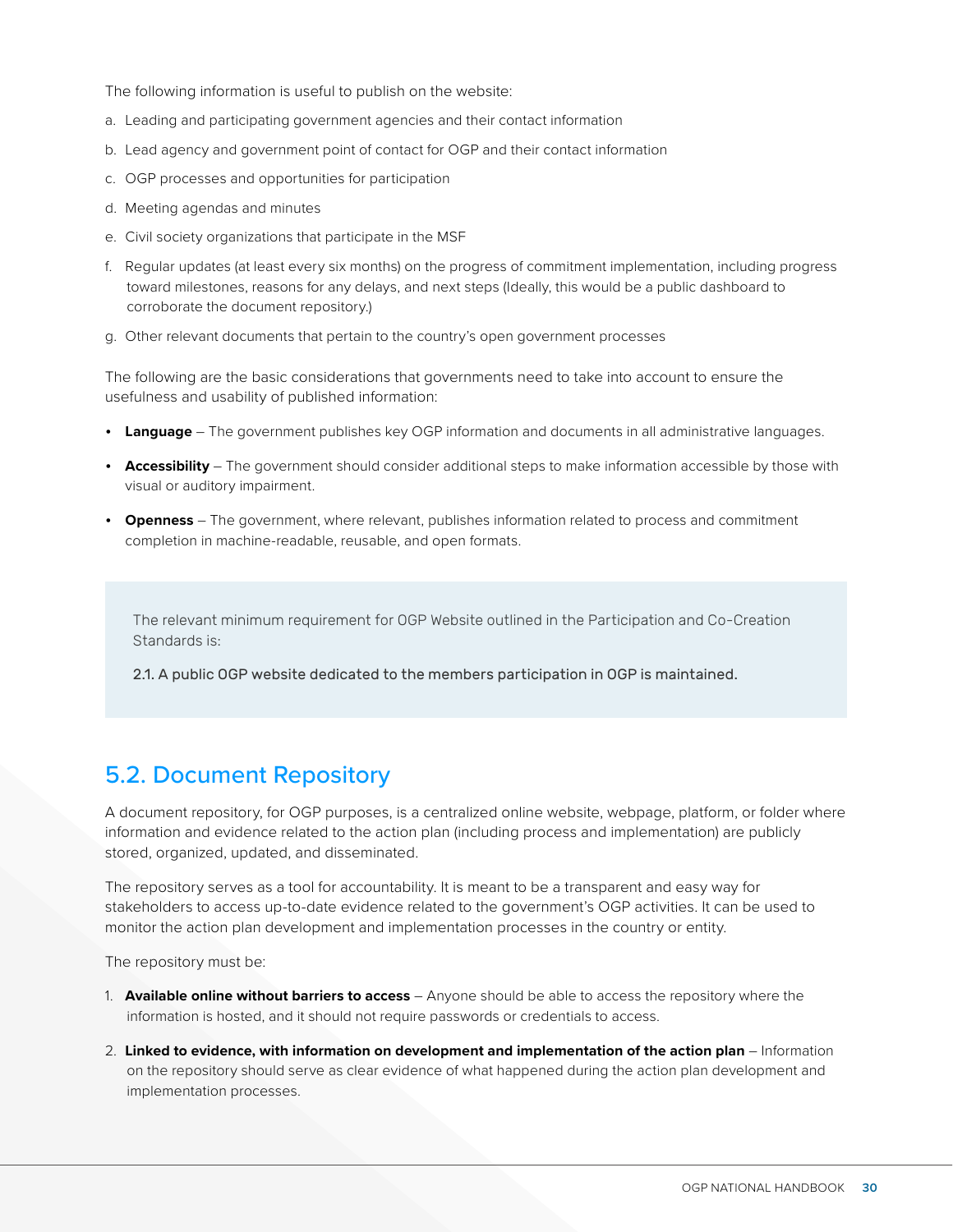<span id="page-31-0"></span>3. **Updated regularly, at least twice a year** – Action plan updates should include progress against milestones, reasons for any delays, and next steps.

### 5.3 Designing an Online Repository

During the design of online repositories, participating governments should prioritize the following:

- **Establishing content guidelines.** Key decisions about the type of content accepted by the repository should be made and shared in advance with implementing ministries/agencies. This ensures a level of quality control over metadata, formatting, and in some cases content of the deposited material. It is important to identify who is responsible for documenting the progress of each commitment and make sure they understand how evidence should be gathered and uploaded throughout the implementation process.
- **Adhering to legal considerations.** Make sure the platform of choice complies with national and international regulations, including those relating to data architecture, security, privacy, and accessibility and record-keeping.

#### 5.3.a. Using Your Current OGP Website

The national OGP website required by the OGP Participation and Co-Creation Standards may also be used as the online repository, as long as the requirements noted in Section 5.1 are met.

In its most basic form, this could be a series of electronic folders, including at least one per commitment and one for the action plan development process. To enhance accessibility, the folder could be complemented with a spreadsheet that tracks the commitments and the completion evidence available or, as several OGP participants have done, an online tracking dashboard.

It should be noted that a dashboard by itself is not considered a repository. Unless it is linked to evidence and is updated every six months, it will not suffice to cover the repository requirement.

#### 5.3.b. Using Ready-made Tools

Similar to the basic version proposed above, a participating government may decide to use one of the ready-made online filing systems to house their repository. Two options for doing this are Google Drive or Dropbox. If this option is chosen, the government must ensure that this complies with domestic regulations, particularly those that have to do with privacy and security.

There are online manuals available for both [Google Drive](https://support.google.com/a/users/answer/9310246#!/) and [Dropbox](https://help.dropbox.com/guide). In order to use one of these platforms as a repository, folders must be created for each of the commitments in the action plan, and one relating to action plan processes. The administrator would have to make sure that the settings allow for public access to the folders and upload information as it becomes available. As in the previous case, the folders could be complemented with a spreadsheet to track progress.

#### 5.3.c. Open-source Repositories

Participating governments may decide to adopt one of the open source open-access repositories that are available. The advantages of this model include: support for a wide range of document formats for archiving; relatively easy implementation; and maintenance is not expensive. These systems can also facilitate content aggregation for search engines. The following are open repository options:

• [E-prints](https://www.eprints.org/uk/): E-prints is generic repository building software developed by the University of Southampton. It is intended to create a highly configurable web-based repository. E-prints is often used to store images, research data, audio archives, or anything that can be stored digitally.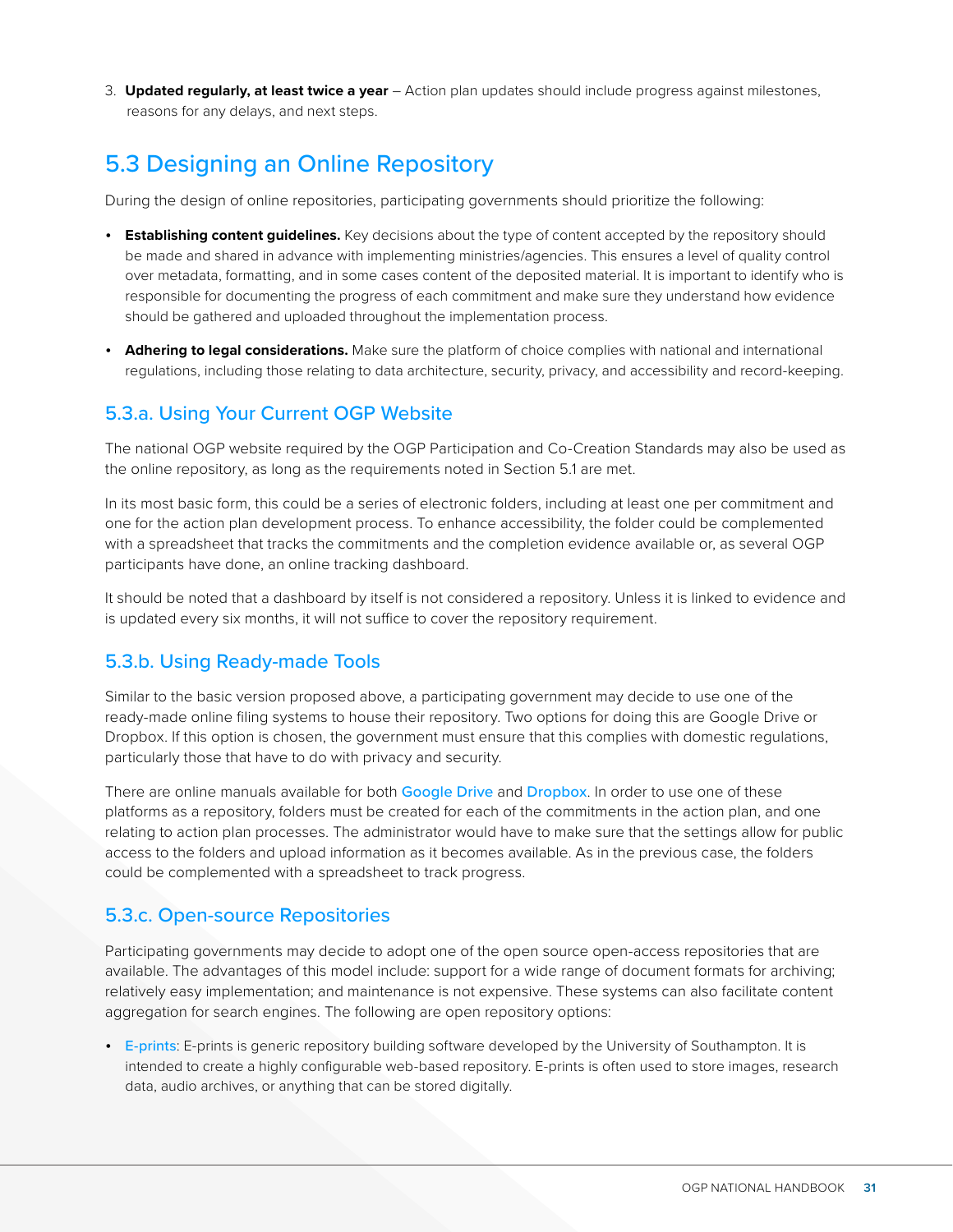- <span id="page-32-0"></span>• [DSpace](https://duraspace.org/dspace/): DSpace is an open source software application that enables easy and open access to all types of digital content including text, images, moving images, audio, and data sets. It was developed by MIT and Hewlett Packard, and is completely customizable.
- [CONSUL](https://consulproject.org/en/): CONSUL is open source software designed to allow citizens to participate in day-to-day decisions of government institutions by facilitating the creation of participation initiatives. CONSUL can be customized to include different features and is free.

The relevant minimum requirement for OGP document repository outlined in the Participation and Co-Creation Standards is:

2.2. A publicly available document repository on the OGP online site which provides access to documents related to the OGP process, including, at a minimum, information and evidence of the co-creation process and of the implementation of commitments is maintained and regularly updated (at least twice a year).

## <span id="page-32-1"></span>6. Beyond the National Executive: Guidance on Participation of Other Branches and Levels of Government

### 6.1. Parliamentary Engagement

Many of the key aspirations of the open government movement – securing a freedom of information framework, promoting and protecting civic space, and defending democratic processes, among others – require the active engagement or support of parliaments. Following [an extensive review and consultation](https://www.opengovpartnership.org/stories/introducing-ogps-way-forward-on-parliamentary-engagement/)  [process](https://www.opengovpartnership.org/stories/introducing-ogps-way-forward-on-parliamentary-engagement/), the OGP Steering Committee approved the [Memorandum on Parliamentary Engagement](https://www.opengovpartnership.org/documents/memorandum-on-parliamentary-engagement/) in November 2021.

The Memorandum on Parliamentary Engagement offers two useful and proven models:

1. **Participation in the national OGP process.** Participation by parliaments in the national or local process can take many forms and deliver any number of results. Parliamentary involvement has considerable advantages, allowing synergies on the open government agenda to be explored across branches of government. Beyond this, a single national or local process also allows more efficient use of time and resources allocated to co-creation and consultation, and reduces the transaction costs for civil society to engage in OGP related activities. This is the model of engagement already pursued in the majority of countries with parliamentary involvement in OGP.

The [Parliamentary Engagement in OGP: Menu of Options](https://docs.google.com/document/d/184xmaZkZ7KV1sH5ZNMdY3CN1U4EuH_dGCevgGuAHRAk/edit) (living document) provides guidance, ideas, and examples for OGP stakeholders from government, parliament, and civil society to consider.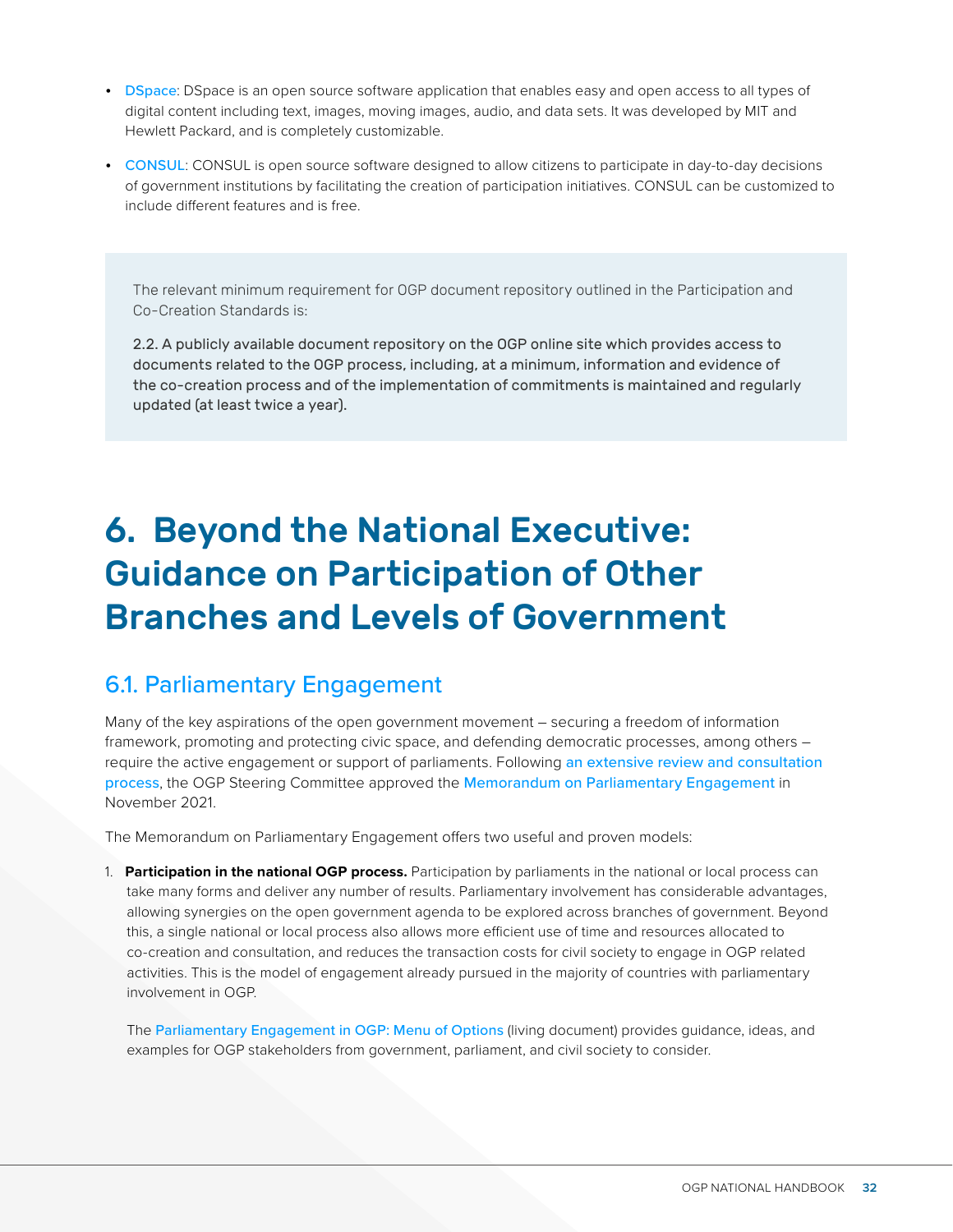<span id="page-33-0"></span>2. **Participation via submission of a stand-alone Open Parliament Plan.** Parliaments may choose to co-create an independent parliamentary action plan through a stand-alone process. This may be the preferred option in countries or for local members where it proves difficult for parliaments to work within the confines of the OGP action plan, whether because of conflicting executive and legislative calendars, or due to formal and informal protocols governing engagement between the two branches. Standardized guidance for open parliament plans is forthcoming. Parliaments pursuing this option must contact their OGP Support Unit representative to notify them of their interest before commencing the co-creation process.

## 6.2. OGP Judiciary

In a multistakeholder model, the judiciary can act as an independent stakeholder who is not subject to improper influence from the other branches of government, or from private or partisan interests. As such, it diversifies and strengthens the multistakeholder process.

In addition, representatives of the judiciary participating in the OGP process can advise on jurisprudence or legal issues related to proposed commitments, as relevant. They can also initiate or participate in commitments related to openness of the judicial system or people's access to justice; this is the practice in several OGP members with justice commitments in their action plans.

## 6.3. OGP Local

The OGP Local strategy seeks to support strategic national-local collaboration to promote reforms across levels of government, including through the national OGP action plan processes.

#### 6.3.a. Strategic Inclusion of Local Commitments within the National Action Plan

To ensure the national action plan remains strategic as well as manageable in its implementation and assessment, it is recommended that commitments that involve local jurisdictions (are implemented by local governments) meet the following criteria:

- **The commitment seeks to implement a state-wide open government policy.** Some member countries are pursuing open state strategies which involve defining and implementing open government policies that span institutions and levels of government. These commitments, which require the coordination and collaboration across government levels and institutions, can benefit from the co-creation and coordination space offered by the OGP platform.
- **The commitment seeks to promote coordination across levels of government on an open government**  policy. In some cases, the same open government policy cannot be implemented across government levels; however, national and local governments may wish to implement their own open government policies in a coordinated fashion. In this case, commitments that enable and promote cross-jurisdictional coordination would benefit from being included as part of the national action plan.
- **The commitment seeks to advance implementation by local jurisdictions of national level policies.** In cases where local jurisdictions have to observe national regulations, a commitment to improve such observance may be beneficial, especially if the commitment is co-created with stakeholders from the local government and civil society.
- **The commitment seeks to raise awareness of open government in local jurisdictions.** In cases where the national government wishes to promote open government within local jurisdictions through knowledge sharing, these specific activities can be included in the action plan. This can include the creation of networks to share experiences and innovations in open government between national and local governments and civil society organizations.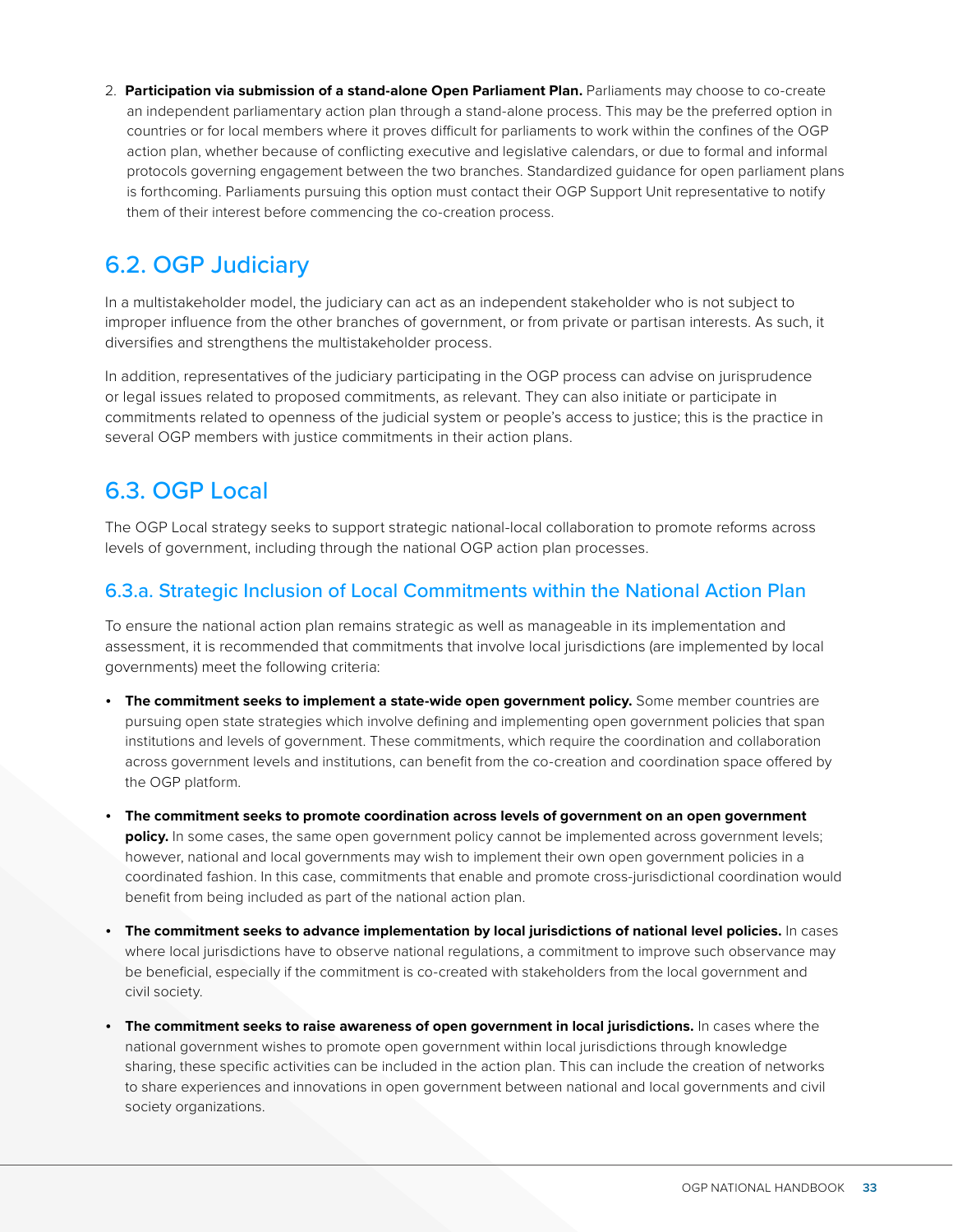<span id="page-34-0"></span>• **The commitment highlights innovations on open government at the local level.** Innovations in open government often come from the local level. One way for the national government and civil society to support these efforts is by including them as specific commitments in the action plan. Commitments of this form should curate ambitious open government initiatives that have high potential for impact and can be adapted and adopted by other local jurisdictions.

#### 6.3.b. Minimum Requirements for Commitments by Local Governments in the Action Plan

As national governments and civil society embark in the co-creation of action plans, they should ensure that:

- Commitments are co-created between government and civil society as part of the action plan development process;
- Commitments have a local scope, but derive from national policies or a nationally-led program, as outlined in the examples above. Commitments, therefore, are regularly monitored by the MSF, with progress reported at least every quarter in line with OGP standards and minimum requirements; and
- Commitments in the action plan implemented by local jurisdictions must not be duplicated in OGP local action plans in cases where the local jurisdiction is a member of OGP Local.

If any of these requirements are not met for commitments under consideration, it is suggested that these activities are included in a chapter on additional open government initiatives.

#### 6.3.c. Inclusion of Local Open Government Efforts as Additional Initiatives in the Action Plan

In cases where local open government commitments do not meet the guidance above, they can still be highlighted in the action plan by including them in a section as "Additional Local Open Government Initiatives." These initiatives would not be considered as formal commitments and hence would not be evaluated by the IRM individually. However, if included in the action plan, the IRM would refer to the "Additional Local Open Government Initiatives" in its assessments as a whole and provide general highlights on the characteristics and objectives of the initiatives, as well as the relevance to the action plan and OGP process. The initiatives can be showcased and shared with the open government community worldwide.

#### 6.3.d. Knowledge and Learning

Peer learning and sharing is one of the fundamental pillars of the global open government community. The role of governments and civil society involved in the national OGP exercises is fundamental in the support of new, local jurisdictions, bringing relevant context and experience. There are several entry points in OGP Local for nationals to support new local members: mentorship, regional focus support, thematic support, training materials and guidance, and events and learning circles.

As demand increases for local governments to adopt open government reforms, it is important that the national action plan continues to be a strategic roadmap for open government reform by OGP countries. In order to achieve this, it is suggested that open government commitments that involve local jurisdictions follow the guidelines about the type of commitments more suitable for inclusion in national action plans. In addition, local open government commitments should follow the same minimum requirements of co-creation, monitoring, and reporting as national level commitments. Lastly, the national action plan can highlight both national and local initiatives, which are not commitments, but nevertheless deserve to be highlighted and shared with the open government community.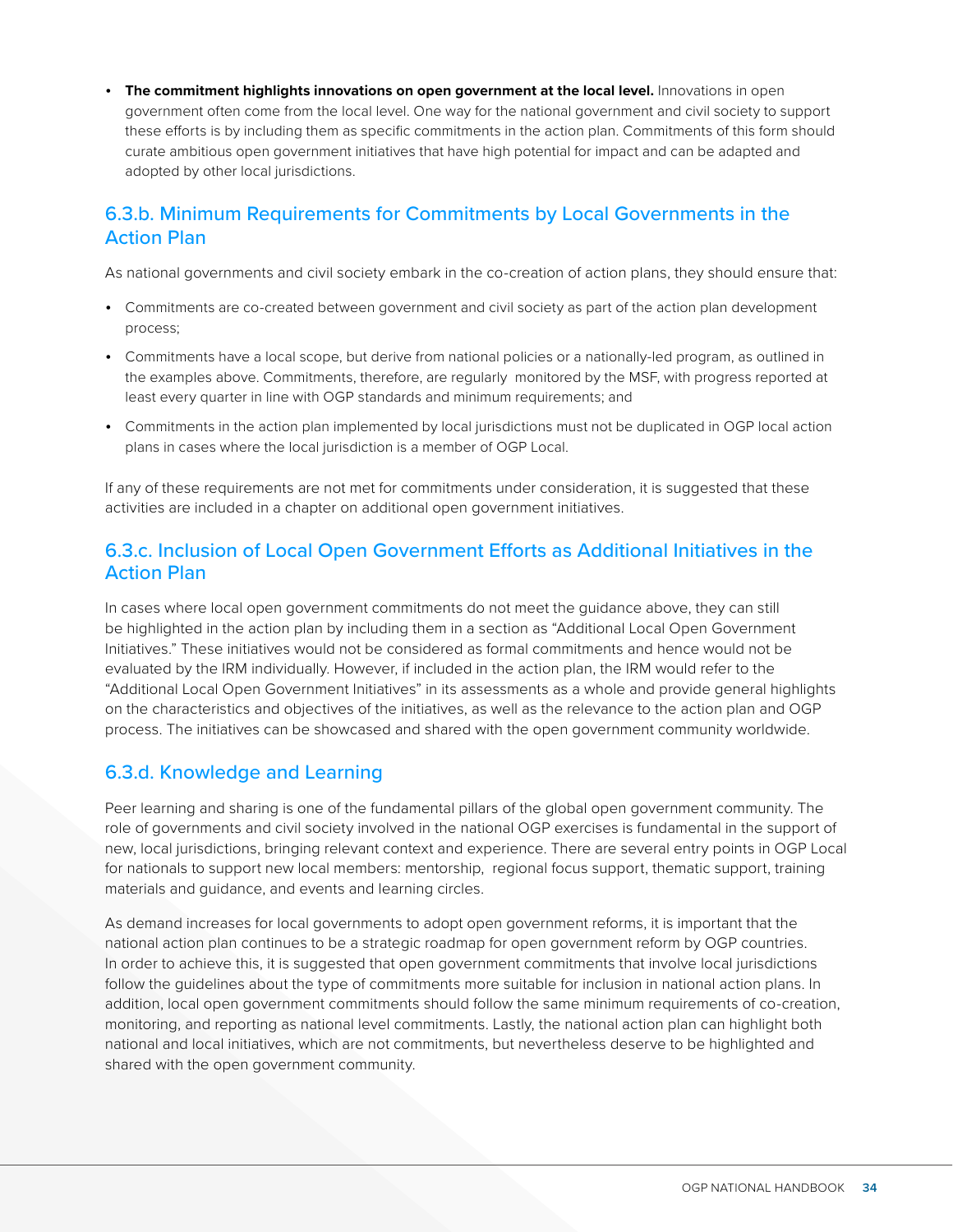## <span id="page-35-1"></span><span id="page-35-0"></span>7. Minimum Participation Requirements and Acting Contrary to Process

A government's participation in OGP may be reviewed by the Criteria and Standards Subcommittee (C&S) or by the full Steering Committee upon recommendation by the C&S, if it acts contrary to process or contrary to OGP principles, as outlined in the [Procedural Review](https://www.opengovpartnership.org/procedural-review/) policy. These are considered the minimum participation requirements for all OGP participating governments.

A country is considered to have acted contrary to process when any of the following actions apply:

- The government does not publish an action plan within 12 months after the end date of their last action plan (as covered in Section 3.1).
- The government does not meet the minimum requirements established in the Participation and Co-Creation Standards as assessed by the IRM. These are:
	- 1.1 A space for ongoing dialogue with participation from both government and civil society members, and other non-governmental representatives as appropriate that meets regularly (at least every six months) is established. Its basic rules on participation are public (see in **[Section 1](#page-5-0))**.
	- 2.1 A public OGP website dedicated to the members' participation in OGP is maintained (see [Section 5](#page-29-2)).
	- 2.2 A publicly available document repository on the OGP online site which provides access to documents related to the OGP process, including, at a minimum, information and evidence of the co-creation process and of the implementation of commitments is maintained and regularly updated at least twice a year (see [Section 5](#page-29-2)).
	- 3.1 The MSF where established, or the government where there is no MSF, publishes on the OGP website/ webpage the co-creation timeline and overview of the opportunities for stakeholders to participate at least two weeks before the start of the action plan development process (see [Section 2.1](#page-9-2)).
	- 3.2 The MSF where established, or the government where there is no MSF, conducts outreach activities with stakeholders to raise awareness of OGP and opportunities to get involved in the development of the action plan (see [Section 2.1](#page-9-2)).
	- 3.3 The MSF where established, or the government where there is no MSF, develops a mechanism to gather inputs from a range of stakeholders during an appropriate period of time for the chosen mechanism. (as covered in [Section 2.1](#page-9-2)).
	- 4.1 The MSF where established, or the government where there is no MSF, documents and reports back or publishes written feedback to stakeholders on how their contributions were considered during the development of the action plan. ([see Section 2.1](#page-9-2)).
	- 5.1 The MSF where established, or the government where there is no MSF, holds at least two meetings every year with civil society to present results on the implementation of the action plan and collect comments (see [Section 4](#page-27-2)).
- The government fails to make progress on the implementation of any of the commitments in the country's action plan as assessed by the IRM.

When a country is found to have acted contrary to process, the OGP Support Unit will notify the government via a letter that is published in the OGP website and in the OGP Gazette. If a country acts contrary to the process for two consecutive action plan cycles, it will be placed under Procedural Review by the C&S. More information about the Procedural Review protocols and cases is available [here](https://www.opengovpartnership.org/procedural-review/).